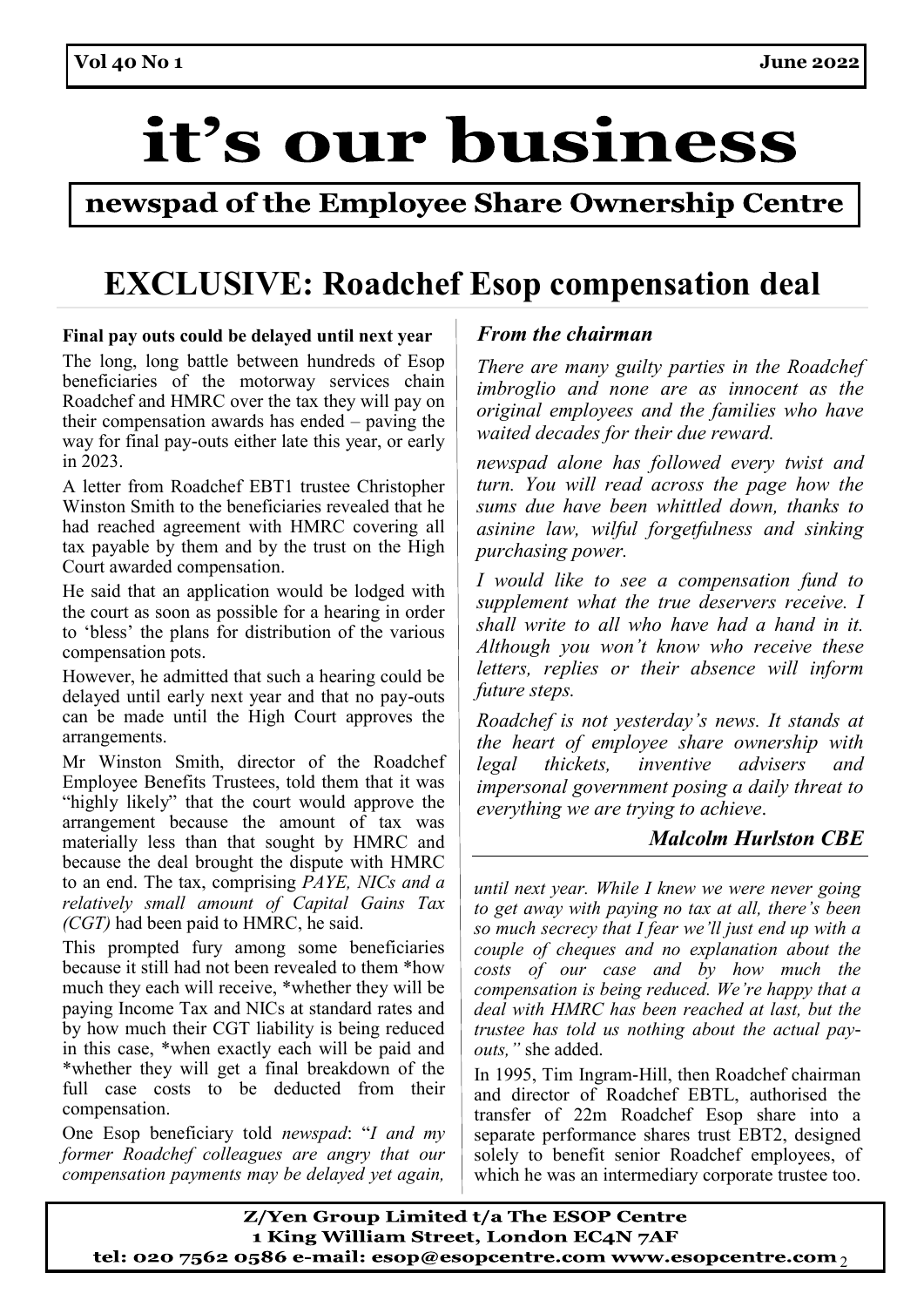EBT2 granted Mr Ingram Hill options over the transferred shares. When Roadchef was sold in 1998 to Nikko, he exercised his options over the 22m Esop shares at 12.5p per share and sold them to Nikko at £1.31 each, making a gross profit of £26.8m.

Had the Roadchef Esop been allowed to operate as it should, more than 600 Roadchef employees (*at that time*) could have received five figure sums when the business was sold, said their legal adviser, Cardiff based Capital Law.

It was not until 2010, following a change in case funding rules, that Capital Law obtained permission to use third party litigation funding in order to pursue Mr Ingram Hill in the courts on behalf of the Roadchef Esop shareholders.

It was not until January 2014 that Mrs Justice Proudman ruled in the High Court that Mr Ingram-Hill had breached his fiduciary duty when he transferred employees' Esop shares into a separate performance share trust which he had set up. The judge (now retired) ordered appropriate compensation to be paid to Roadchef employee shareholders because they did not receive fair value for their shares when Mr Ingram-Hill sold Roadchef to Nikko.

Roadchef EBT felt obliged to settle with Mr & Mrs Ingram Hill months later because the latter had lodged an appeal against the High Court ruling and so an out-of-court agreement on an undisclosed sum of compensation was agreed.

As a result of the failure of the original trust deed to define strictly who the beneficiaries were, an out-of-court deal was reached eventually whereby the Esop participants would get 61 percent of the compensation; non-participating colleagues nine percent and around 3,000 subsequent Roadchef employees (who had no connection with the Esop and thus no financial losses) the remaining 30 percent. Mr Ingram Hill insisted that he would pay no compensation unless the Esop beneficiaries received the lion's share of the final amount. The terms of his compensation payment remain subject to a confidentiality agreement.

Subsequent deaths and inevitable losses of contact since 1998 have brought the estimated number of surviving Roadchef employee shareholders down to around 500, but the trustee has yet to publish a precise number.

Another Roadchef Esop beneficiary claimed that price inflation had destroyed more than 20 percent of the value of the compensation they should have received, had it been paid

immediately after the High Court ruling in 2014. He said that the trust's directors should '*start to open up with transparency'* or resign.

HMRC argued that as the Roadchef Esop was established before tax-advantaged employee share schemes came into being, it was subject to normal tax on any individual gains. In addition, HMRC said that because it had surrendered to the trustee the millions which Ingram Hill paid in tax on his gains from selling Roadchef in 1998, then the beneficiaries should, as a *quid pro quo*, respond by paying due tax on their compensation pots. Mr Winston Smith did not accept any such linkage and retorted that the beneficiaries should pay no tax at all, bearing in mind the circumstances in which their shares had been transferred to another trust and the distress they had suffered subsequently. He dug his heels in.

The first chink of light in the tax dispute came last autumn when the trustee announced that an intermediary was being brought into the impasse in order to settle what Esop Centre chairman Malcolm Hurlston CBE termed: "*The Jarndyce v Jarndyce of our times" –* an interminable Chancery Court case, satirised by *Charles Dickens* in his novel *Bleak House,* in which it was discovered, when the case ended decades later, that not even the lawyers could remember what it was about and that, anyway, the huge legal costs had consumed the value of the contested estate entirely.

In the heady days following the High Court ruling, the trade union which represented the Roadchef employees talked of compensation pots of up to £90,000 per head, but as the case financing and legal charges have been huge, so the expectations of the Esop beneficiaries have been lowered considerably.

### **Centre urges CSOP reform**

In the light of the Chancellor's refusal to ease the rules governing the popular Enterprise Management Incentive (EMI) for SMEs, Centre members are sceptical about Rishi Sunak's easing the rules governing the other discretionary taxadvantaged share option scheme, the Company Share Option Plan (CSOP), even though he has asked for suggestions. In the small print of the Spring Statement, it said that the scope of the government review would be expanded to consider whether the CSOP should be reformed, to support companies as they grew beyond the scope of EMI, said Centre member **RM2 Partnership**, the share schemes and business transition adviser. "*Given the lack of action over*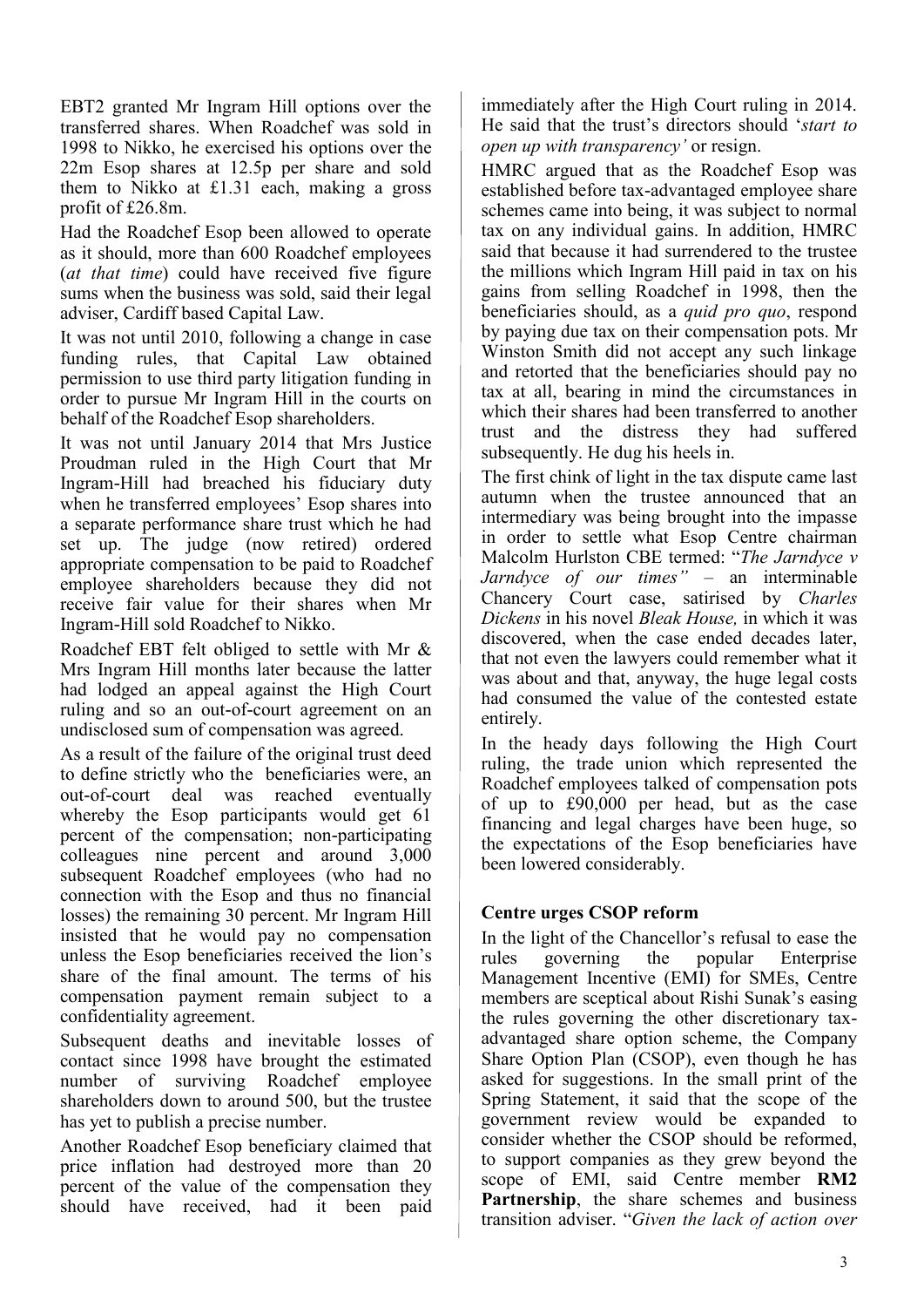*EMI (where the government's energies would undoubtedly have been best placed), RM2 would not 'bet the house' on a seismic change in CSOPs being decided by the government*," it said pointedly.

As for the Treasury's conclusion that EMI was fit for purpose, "*Many people believe this to be questionable – there are a number of things wrong with EMI,"* Graham Muir, share schemes partner at Centre member **CMS,** told trustees at the recent Centre-STEP conference in **Jersey** *(see full report in this issue).* "*As we are no longer members of the EU, there is no need now to link EMI awards exclusively to smallish SMEs*," he said.

The Centre supports CSOP reform enthusiastically, as it allows companies to choose which employees they want to incentivise by awarding share options, with the possibility of imposing performance conditions governing their vesting. But the options can only be issued at *market value* and not at a discount of up to 20 percent as in SAYE-Sharesave. CSOP was originally intended to be an executive incentive, but the options award limit – *unadjusted for price inflation for 27 years* - is now so low that it no longer interests most companies and is being neglected. CSOP should be amended in several ways, to boost its appeal, said RM2 - namely:

\*CSOP options may not be granted to an individual over shares with a market value of more than £30,000 (valued at option grant date).  "*This limit has not changed in recent times and was now out of kilter with the expectations of senior employees and directors as a key incentivising tool." Newspad* has calculated that the CSOP options award limit would now need to be at least *£55,000* per employee just to keep pace with the 80 percent+ rise in price inflation since 1992, when the CSOP was established. No wonder the number of employees granted CSOP options in 2019-20, *the most recent tax year for which we have share scheme statistics,* fell to just **25,000** compared to an already severely reduced 40,000 employee awards a decade ago. In the 2020 tax year, the cost to taxpayers of Income Tax and NICs relief on CSOP options nationwide was a mere £50m. *Hence the Centre urges the Chancellor to raise the share options award limit to at least £75,000 per individual.* By contrast, the individual limit for EMI is currently £250,000 (again valued at grant), but some Centre members believe it would be unrealistic to push for the same value limit to be extended to CSOP because, were that to happen, the tax relief loss to the Treasury would be substantial as

hundreds of expanding ex-EMI companies incentivised key new employees with significant CSOP option awards within the raised limits.

\*Secondly, the tax advantages of a CSOP were only normally available where the options had been held for *at least three years* – too long, given modern working patterns (*and no such requirement for EMI*).

*The Centre believes that the minimum holding period for CSOP options should be reduced to two years*. Exercise of CSOP options within three years *as a result of a takeover* could in certain circumstances be income tax free, but the requirements of the CSOP code make this very complicated.

\*Thirdly, CSOP qualification requires certain additional hurdles to be cleared if the company whose shares are being placed under option has more than one class of share (*a common occurrence where there are founder, investor and/ or employee shareholders*). These additional requirements were originally intended to stop employers creating an inferior class of employee shares.  However, these tests often stop a company from being qualifying for CSOP and it was not felt necessary to introduce the same features under EMI when that was introduced in 2000.

### *The Centre believes that the CSOP qualifying hurdles should be drastically reduced to encourage wider share ownership in mid-sized companies.*

Are these hurdles still truly required as a protection for employees (rather than just as a trap for the unwary client/adviser)? asked RM2. To qualify to grant a tax-advantaged option under a CSOP the shares of the company or, in the case of a group plan, its controlling company must either be a listed company or, if unlisted, must be independent and not controlled by another company (other than the corporate trustee of an employee ownership trust). The shares issued under that option must fulfil certain conditions, such as they must form part of the ordinary share capital of the company and be fully paid up and not redeemable. "*We wait with interest for more details of the proposed CSOP review and hope that the policymakers have more appetite for change than they did with EMI,*" added RM2.

\*The Centre is writing to the Chancellor, proposing these changes, in order to transform the CSOP into a complementary partner scheme to EMI, as a first port of call when SME participants expand beyond the latter's limits.

\*Mr Sunak announced that he believed the EMI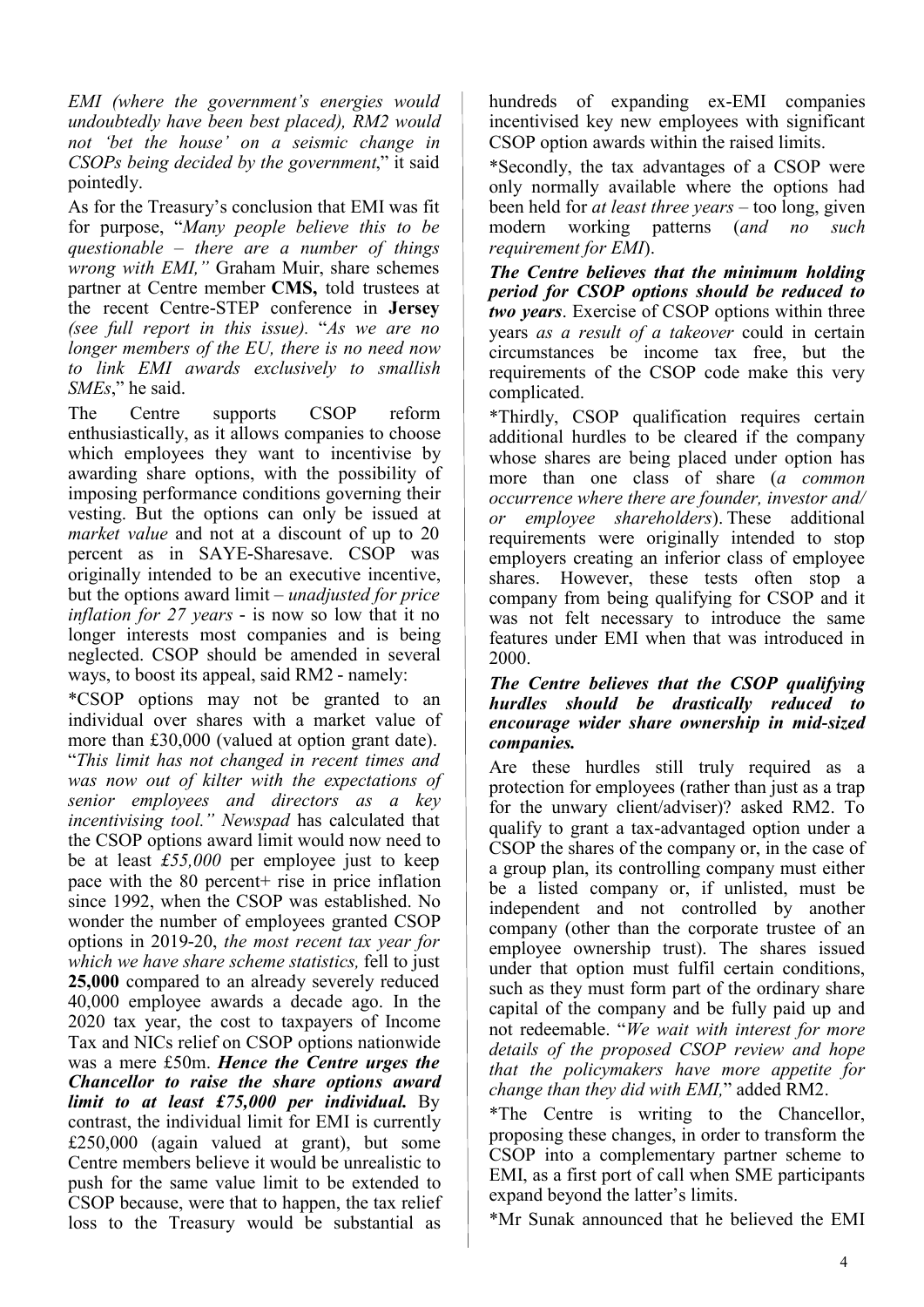regime remained effective and appropriately targeted. Reward partner at KPMG Joanne Bryan said: "*It appears unlikely that any changes will be made as to which companies can qualify for EMI, or to the financial limits that apply to EMI options. That said, we hope that HMRC will still be able to review and improve operational aspects of EMI that can currently present administrative challenges for employers. While this outcome is likely to disappoint employers who do not qualify for EMI, or who expect to cease to qualify, the government has announced that the tax-advantaged CSOP regime will be reviewed"* .

EMI and CSOP options gave employees the opportunity to benefit from growth in the value of the underlying shares at more advantageous CGT, rather than income tax, rates. Employers who do not qualify to grant EMI options could potentially grant tax-advantaged share options under a CSOP in place of EMI. However, CSOP options are relatively inflexible compared to EMI options, and are subject to much lower financial limits. Additionally, although there are no restrictions on the trading activities of companies that can grant CSOP options (unlike for EMI options), due to current rules on the *class of shares* that could be used, not all companies that outgrow EMI can implement a CSOP as a replacement. Extending the EMI review to include CSOP was therefore a welcome development. Ms Brien added: "*Although the announcement focused on potential CSOP reforms to support companies as they grow, in our view the review should consider CSOP more broadly - how it could potentially be improved for current CSOP users. Additionally, a more flexible CSOP could encourage wider employee share ownership in larger employers for whom the current CSOP regime is too restrictive commercially*. The Treasury's CSOP review is ongoing, but an update might be issued in the autumn Budget. Employers who expect to 'outgrow' EMI in the foreseeable future *(e.g. due to an increasing headcount*) should decide whether they could wait until the outcome of the CSOP review before considering what replacement to EMI might be appropriate (*any changes to the regime might not be made until April 2023 at the earliest*), or whether an alternative equity incentive might be needed in the meantime, she concluded. **\***Members who want to put forward proposals to improve the CSOP should email their suggestions asap to *newspad* editor Fred Hackworth fred hackworth@zyen.com.

#### **More equity awards to beat rising prices?**

Rising costs are forcing more companies to give both key staff and the broad mass of their employees equity awards to encourage them to stay in their jobs. Employers in the UK and EU are turning to share option or deferred share awards as never before because many cannot pay the large pay rises demanded by their employees who are faced with double-digit rises in the price of energy, petrol and many household goods.

The two UK tax-advantaged schemes which lend themselves most to this approach are the CSOP and the Share Incentive Plan (SIP) as companies are not restricted by size from adopting them, whereas the share options based EMI is only open to qualifying SMEs (*some business activities are excluded*) who employ fewer than 250 people and whose gross asset value does not exceed £30m.

Using the SIP, employers can award up to £3,600 worth of free shares to their employees in any tax year, though the recipients must retain the shares for five years in order to obtain full tax relief when selling them.

Employers, in many cases, are in difficulty as they struggle to pay even half the big pay rises demanded by trade unions for the broad mass of employees. Most companies, especially those outside the FTSE100, operate on relatively small profit margins and cannot afford to pay anywhere near eight percent pay rises, but it will require a major effort in communication and consultation with the workforce to get the message through – that there may be no alternative for employees than to accept a mixed reward package, comprising part cash and part equity awards for the year ahead. Falling unemployment - despite the end of furlough, to 3.7 percent in the first three months of the year, the lowest since 1974, while a record 1.3m job vacancies were on offer in April – did not make the situation any easier for employers.

By contrast, the financial services industry looked largely immune to the growing cost-ofliving crisis. The Institute for Fiscal Studies (IFS) said the return of bumper finance industry payouts meant the top one percent highest-paid employees were pulling further away from the rest of the UK workforce. Suggesting that City bankers would be better insulated than most from the soaring cost of living, the think-tank said pay and bonus deals in the Square Mile had shot up in recent months and had risen by about twice as much as other sectors in the past two years. The report said that the mean monthly pay packet in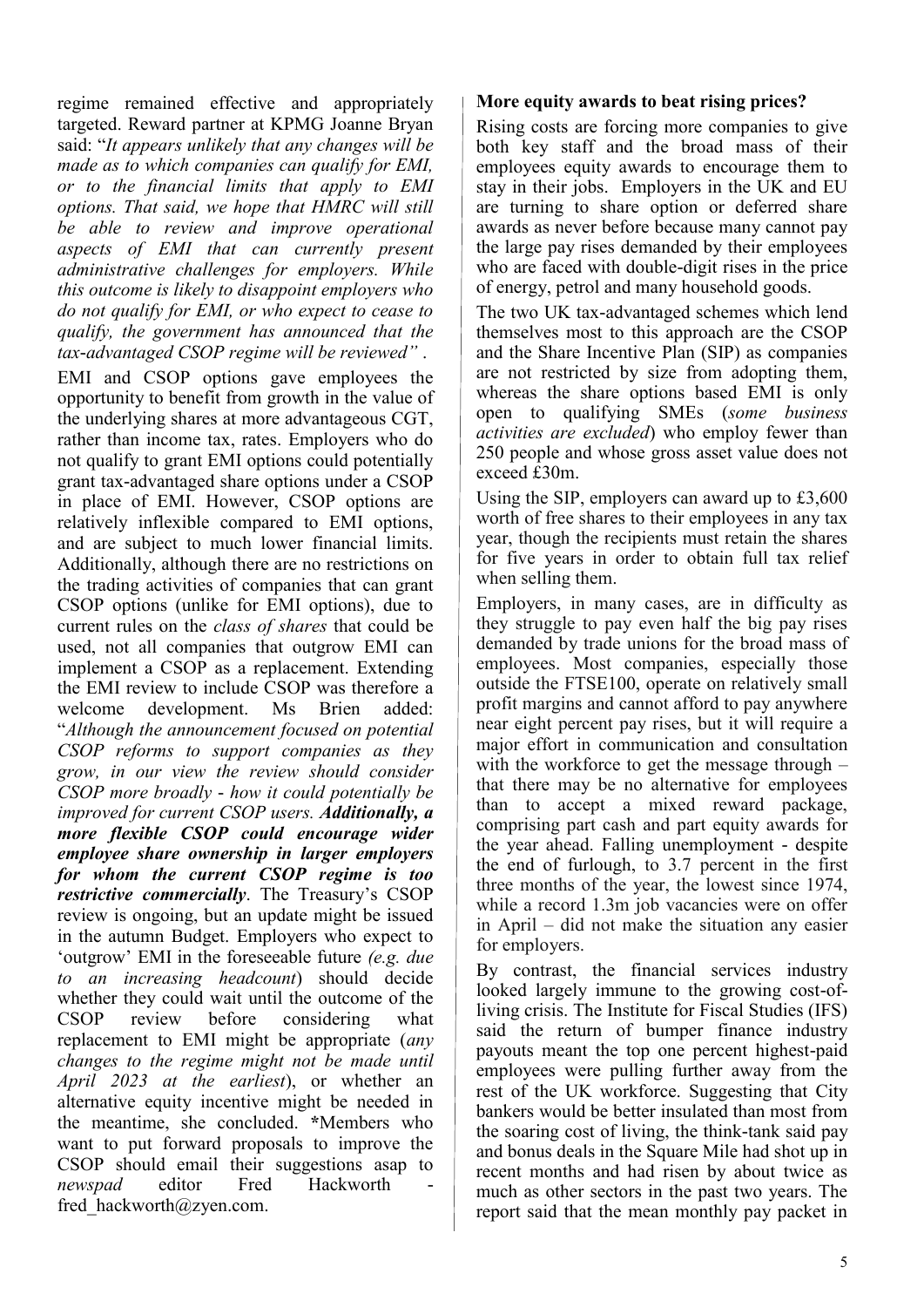the finance sector in February this year was almost one third (31 percent) higher than in December 2019 in cash terms, compared to a 14 percent across all sectors. Pay growth was driven by high earners, reflected in the higher mean figure. Median pay in the finance industry was significantly higher than for the economy at large. *The IFS said City bankers, fund managers and other finance employees accounted for almost a third of all employees in the top one percent income bracket.* Private sector staff saw the strongest annual growth in pay, while earnings in the public sector fell furthest behind inflation. Average annual total pay growth, including bonuses, especially in construction and financial services, increased reaching seven percent between January and March, roughly keeping pace with rising prices at that time. Basic wages, excluding bonuses, rose by 4.2 percent in the first quarter, lagging well behind the rising cost of living, as measured by the Consumer Prices Index (CPI), whose annual increase hit *nine* percent in April and was expected to top ten percent by the end of this year, according to the Bank of England. The rate of annual rise in the older Retail Prices Index (RPI), which includes housing costs, soared to **11.1 percent** in April, up from a nine percent increase, year on year, in March and at its highest level since January 1982, as energy bills and food prices rocketed, partly due to the effects of the Ukraine crisis. *RPI is an orphaned inflation index, since both ministers and the ONS say they have disowned it, though the civil service still uses RPI to help set staff pension uplifts and one quarter of national debt interest is determined by it.*

Interest rate rises added an estimated £1,300 to annual payments for millions of mortgage borrowers on deals which track bank rate. The month-on-month inflation rise reflects a 54 percent jump - or £693 average rise - in household gas and electricity bills since April, following regulator Ofgem's lifting of energy price cap to just below £2,000 p.a., which will climb by another £800+ plus annually from October. Trade association *UK Finance* said that 1.5m fixed-rate mortgage deals are due to expire this year, with another 1.5m needing renewal next year. Investment platform *Hargreaves Lansdown* calculated that people re-mortgaging at the end of a two-year fixed term deal, following the latest interest rate hike, could see their monthly payment go up by £61, but were base rate to hit 1.5 percent, it could add *£134* to their monthly mortgage payments. *Newspad* reported that some share plan advisers are worried that employees with household budgeting problems will be unable to keep up with their monthly savings commitments in SAYE-Sharesave contracts.

\*Almost two-thirds of British people think ceos should be prevented from earning more than ten times the average paid to employees, according to polling shared with the *Guardian*. A poll for the High Pay Centre (HPC), a left-leaning think-tank found that 63 percent of Britons said ceos should be paid no more than ten times the earnings of lower- or mid-ranking employees. The survey of 1,104 UK adults found that only three percent of them thought it was appropriate for ceos to get paid more than 50 times the company's average pay. In reality, ceos of the 350 biggest UK-listed companies were paid *53* times more than the median employee, according to separate HPC research published in December 2020. The ceos of 43 FTSE 350 companies received more than 100 times as much as the average employee. Luke Hildyard, director of the HPC, said the research revealed "*the extent to which the lives of those at the top and those of everybody else have become so far removed from each other*". Pascal Soriot, ceo of AstraZeneca, the Anglo-Swedish pharma company that makes the Oxford Covid-19 vaccine, was the highest paid FTSE 100 ceo in 2020, receiving £15.5m. The other top earners were Experian's Brian Cassin, who received £10.3m, CRH's Albert Manifold, with £10m, Laxman Narasimhan of Reckitt Benckiser, with £9.2m, and Berkeley's Rob Perrins, who collected £8m in 2020 (the latest full-year figures available). On an hourly basis, the average FTSE 100 ceo made more money in four days than the average UK employee earned in the entire year. However, while more than half (56 percent) of respondents said policies to ensure wealth was shared more evenly would be the best way to improve living standards for those in the middle and at the bottom, one third (33 percent) disagreed, saying that measures which increased economic growth would be best. Frances O'Grady, outgoing TUC general secretary, said: "*The whole workforce deserves to share in the success of a firm, not just those in the boardroom*. *Executive pay has raced ahead of that given to other workers – and now it's at stratospheric levels. It's time to set a maximum ratio between the top earner in each firm and other employees*. *There should be workers on remuneration committees, to ground decisions in the interests of the whole workforce. Incentive schemes should be open to all workers on the same terms, instead of just giving big bonuses to executives.*"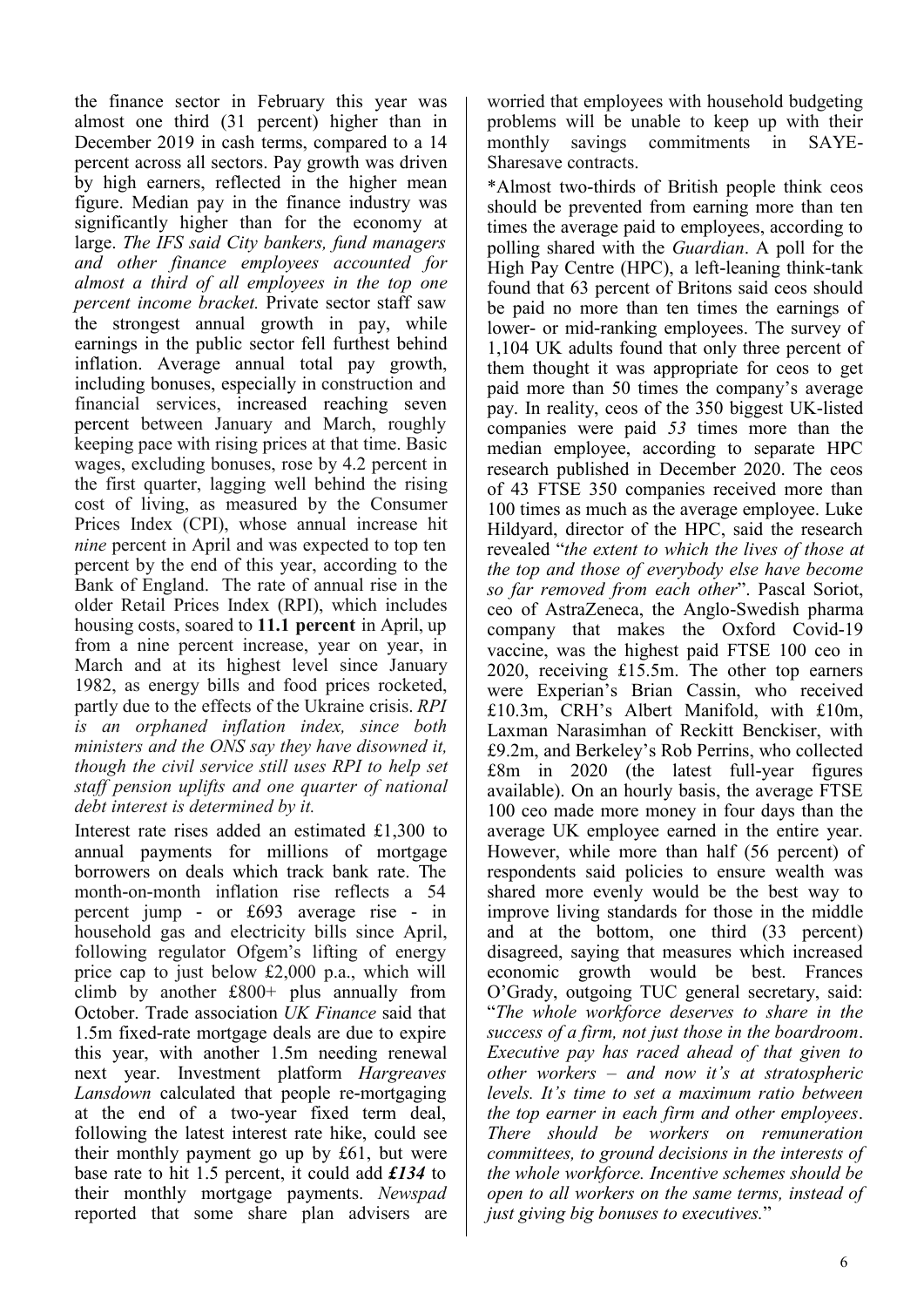### **Empowering investor agm voters**

Shareholder activism is being brought to retail investors who invest through fund managers by Cambridge spin-out Tumelo, which has raised \$19m in capital, led by the US-based fintech investor Treasury, run by the co-founders of Betterment, Acorns and Say Technologies. "*We wanted to focus on the idea that if you own shares in a company, however intermediated you are, you should have some influence over the issues that are important to you*," Tumelo ceo and co-founder Georgia Stewart told the FT supported website *Sifted*. Last summer, the small activist investor Engine No.1 shocked the corporate world by booting three members off the \$265bn US oil and gas giant Exxon's board, despite owning just 0.02 percent of the company. Some fintechs, like Tulipshare or Clim8, have focused on engaging retail investors directly, enabling them to join cumulative shareholder votes or pick sustainable investment portfolios. However, Tumelo is focused on closing the circuit between disengaged investors — typically those whose money is invested in pension funds — and the hedge fund managers who vote on their behalf. Since launching in summer 2020, Tumelo has formed partnerships with 75 fund managers and 17 investment platforms in the UK, including Legal & General, Fidelity, Aviva, Cushon, etc. The fintech provides a platform that connects the dots between an individual shareholder's desire to vote for change at a company and the fund managers who are doing the voting. Someone who holds their pension with L&G can log into their pension portal, click on the Tumelo feature or the company's own voting interface and be taken to a page that shows which funds they hold their pension in and which companies their money is invested in. They're able to see what percentage of their pension, and how much, is invested in each company, as well as search for companies within specific industries or geography, such as fossil fuels, or Russia. The Tumelo portal lists which companies have votes open ahead of their agms and lists the questions up for a vote  $-$  eg. should Tesla report on how it protects human rights? Individual investors, including employee shareholders, can then vote for or against an issue and Tumelo collects their preferences and sends them to fund managers who hold the real vote. Lastly, an investor can go to a results page where they can see what the overall shareholder vote outcome was at the agm and how their fund manager voted on their behalf. In the UK, fund managers are not obliged to vote according to

shareholders' preferences. "*At the moment, it functions more as a recommendation to the fund manager and they can ignore it if they want*," Stewart said. "*Most of the managers we work with look at these data on a weekly basis and then do a quarterly review where they start to understand how well they're aligning with their customers on the different issues like human rights, climate or animal welfare*." Tumelo said that on most occasions, fund managers voted in tune with what the pension holders wanted. In the UK alone, more than £6 trillion sits in pension pots - 42 percent of its total wealth. Tumelo offers the pensions industry a way to engage its indifferent customers. "*There's a huge opportunity to crosssell other products —when you log into Aviva's platform, there's health insurance, car insurance and pension management*," said Ms Stewart.

It's the US that the company believes will drive its real growth. "*There's higher financial literacy in the US, people are really interested in investments, they understand proxy voting much better — whereas in the UK, we're kind of clueless*," Stewart added. Stateside, Tumelo will broaden its remit from pensions and will mainly focus on retail trading platforms and broker platforms owing to their much broader use. Tumelo seeks policy change to align investment managers with shareholders. Making that happen would involve the world's biggest fund manager, BlackRock, which may not be distant after Larry Fink indicated that the asset manager intends to give voting rights to the people invested in its funds. "*They don't have a way to do that yet, but where BlackRock goes, other people follow,*" she said.

### **Free shares in UK pub group plan**

**Brewdog** ceo and part-owner James Watt plans to give away almost a fifth of his equity stake to the firm's staff. He owns a quarter of the fast-growing Aberdeenshire-based beer maker. BrewDog will award shares worth around £120,000 to 750 staff over four years and launch his first profit sharing scheme for all bar workers as it hoped to surmount a rift with disgruntled former employees. Founder and ceo, Watt said that he would hand over almost a fifth of his stake in the craft beer firm, representing 3.7m shares, equivalent to a five percent shareholding in BrewDog, to salaried employees, via an EBT, to mark the group's 15-year anniversary. The near- £100m share award will be worth around £30,000 a year over four years to each eligible employee, based on recent fundraising, which valued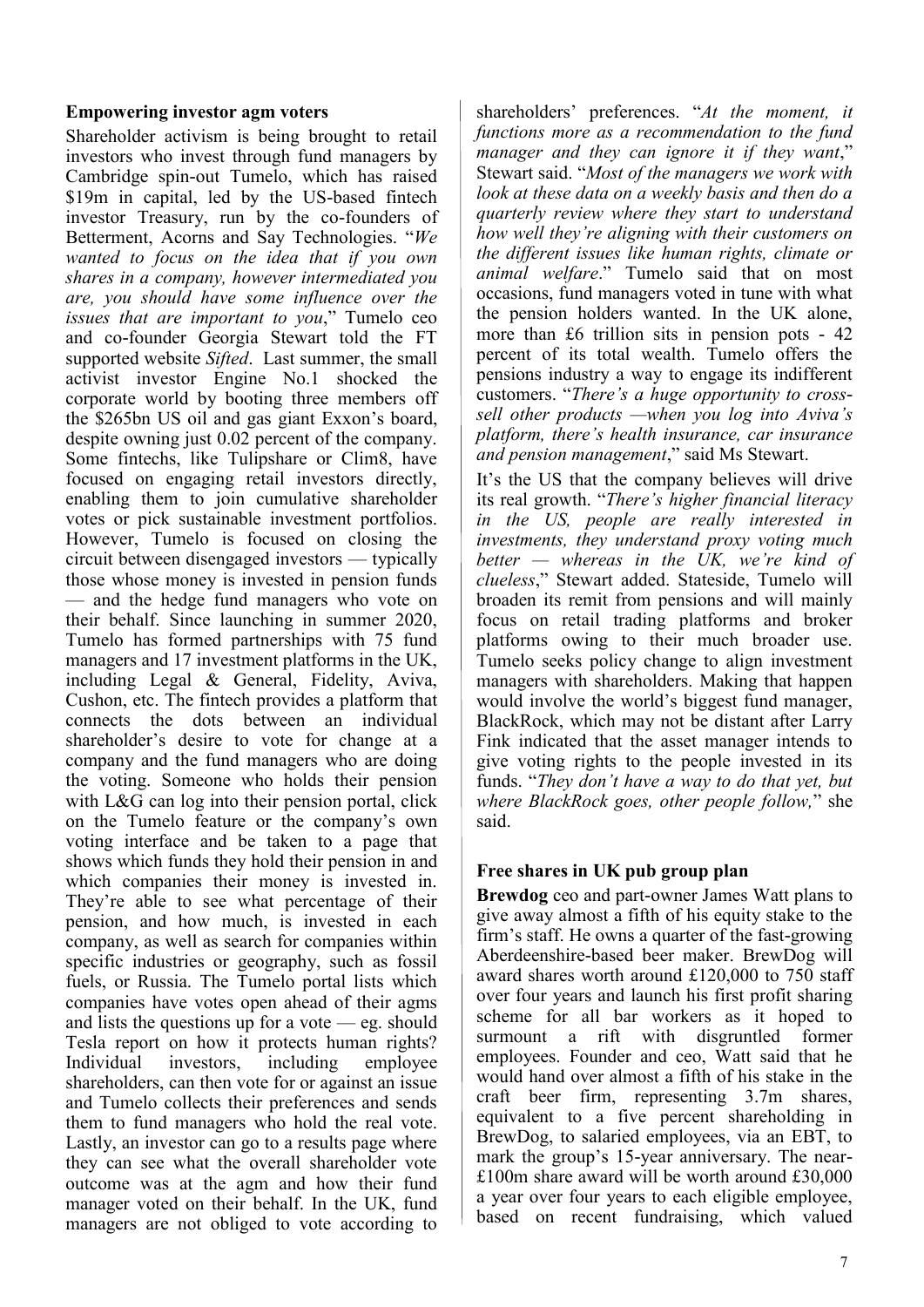BrewDog at £1.8bn. Brewery and pub employees had criticised him over his behaviour and alleged pressure on them to grow the firm rapidly. At least partly in response, Mr Watt set out an incentive plan which would channel half its pub profits to those working on hourly rates in its 111 bars worldwide. That could mean an annual bonus of between £3,000 and £5,000 each, in cash payouts made twice a year. He claimed the shares giveaway could be worth £120,000 for each Brewdog salaried staffer, comprising four annual tranches starting this June. However, the shares are not yet tradable and plans to float shares on the stock exchange have been delayed. The EBT will distribute the award equally among salaried staff, at around 1.25 percent of the company equity each year. Employees who leave ahead of shares being floated on the stock exchange will have to give up their options to buy shares, which will then revert to the trust. At current rates of turnover, the five percent stake will take up to eight years for the trust to distribute. The rewards package, unusually, extends to former members of staff who will get discounts on Brewdog products and in its bars and will be able to join an alumni club. Mr Watt said Brewdog wanted to be a "new type of business", and that *shared ownership would help with recruitment, retention and team engagement.* "*We want our team members to act as business owners and incentivise them as if they are business owners*," he added. The group was unlikely to float in the next 12 months given market uncertainty, he admitted, but said a listing was very much part of the plan in the medium term. Brewdog was founded by Mr Watt and his fellow beer-lover Martin Dickie, as a challenger to conventional beer. It expanded rapidly by opening a new brewery in Ellon. Other Brewdog breweries are in Ohio, Brisbane and Berlin.

### EVENTS

### **Save the date for Centre webinar**

*Share schemes and the impact of inflation* - **Thursday June 23 15:00.** Share schemes expert **David Craddock** will outline his research into how inflation will impact share plans in a 45 minute webinar. There will be plenty of opportunity to put your questions to him and we look forward to seeing you there. [Registration is](https://register.gotowebinar.com/register/6589202084559634704)  [now open.](https://register.gotowebinar.com/register/6589202084559634704)

### **Report: Centre-STEP Jersey event**

The Centre's latest Share Plans and Trustees conference, held in partnership with the Society of Trust & Estate Practitioners (STEP) Jersey, took place on May 13 in St Helier.

Centre founder **Malcolm Hurlston CBE**  explained how he had brought the Esop to the UK from the US and was helped to set it up in *Blighty* by lawyer David Reid with backing from ex Mourant Jersey based partner James Crill. The key concept had been to combine an EBT with a profit-sharing trust, said Mr Hurlston and both Jersey and Guernsey had immense experience of trusts, making it easier to reach the right answers. It was the question of being trustworthy which defined both Channel Islands. Cayman among the Overseas territories was aiming at trustworthiness too. The jury was out on the BVI, he added.

**Jersey Information Commissioner Paul Vane** delivered the keynote speech, which covered emerging info privacy threats and opportunities, as well as data protection in Jersey and further afield and key updates on data protection in the workplace. "*Remarkably, very few people are prepared to take any steps to protect their privacy,"* Mr Vane told his audience at the *Pomme d'Or* hotel. When tackled on personal information privacy, people would shrug their shoulders and say: "*Well it doesn't really affect me -I've got nothing to hide"* but they do– for example, would delegates want their medical records shared with others, asked Mr Vane? Data flows are essential to global commerce and trade and Linklaters had reported that 60 percent of world trade was in the process of being digitalised. The value of data is increasing exponentially, but we are all responsible as individuals for protecting our personal privacy information, so we should think more, for example, about how much info we had to give a commercial service supplier to qualify for receiving that service, he added. (*Read Mr Vane's speech in full in the [Pamphleteers Blog](https://www.longfinance.net/news/pamphleteers/data-protection-regulation-emerging-threats-and-opportunities/) ).*

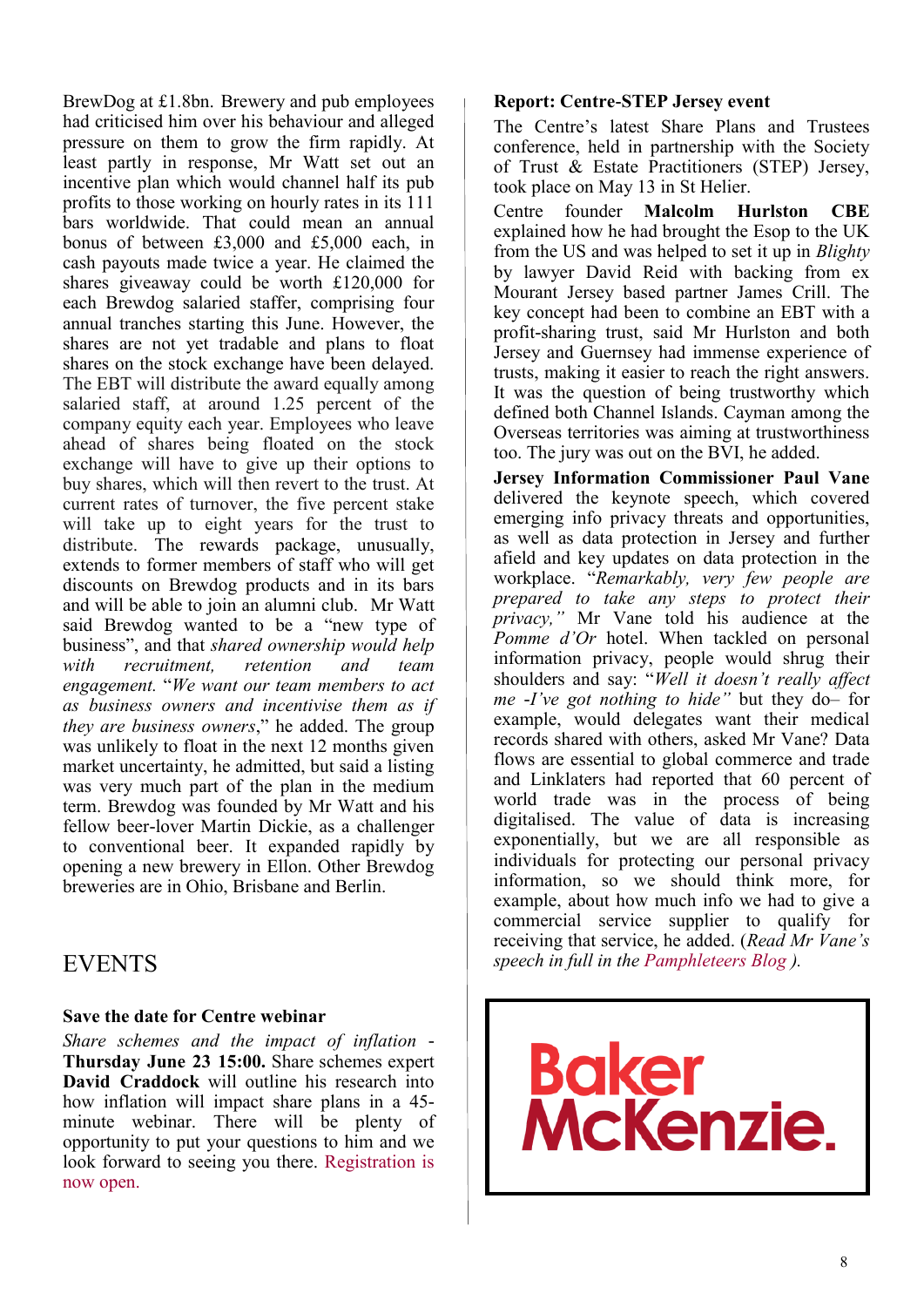Tax barrister and Esop doyen **David Pett** of Temple Tax Chambers guided his audience through employee trusts with a look-back at their uses and abuses. His talk included an examination of the Employee Ownership Trust (EOT), which was established by the UK Coalition Government in 2014. EOTs and their trustees can be Jersey or UK based by choice. They are popular in the SME sector because owner/founders could gain CGT exemption by selling more than 50 percent of the equity in their companies to their employees. There are restrictions on the use of EOTs in order to try and prevent it from being used as a tax-avoidance scheme, he said. The tax planning issue brought him to re-examine the *Loan Charge* and *Disguised Remuneration.* Most of the schemes have been promoted as ways of obtaining substantial tax relief on the employment of key senior managers. Typically, in remuneration trusts, corporate entities would make 'contributions' to offshore trusts, but in reality the contributions *or loans* were never going to repaid, said Mr Pett: "*The then government in 2011-2 estimated that the loss to the Revenue of due tax was £1.5bn, but I think they seriously under-estimated the loss of revenue,"* he said. Ministers had been slow to react, but eventually, they clamped down on their use and charged tax via the loan charge on such employment arrangements retrospectively back to 2010. People erroneously think that payment of the loan charge means the end of the case and HMRC said recently that it would not pursue cases where the earnings of those managers in the scheme were below £75K annually. He was surprised that the Bar Council has not questioned a few QCs who, apparently, have advised clients that they stood a fair chance of getting HMRC tax demands on disguised employment over-ruled by the courts, because HMRC has made it very clear that the loan schemes did not work from a tax perspective. Settlement opportunities with HMRC over remuneration trusts are still open and it is advisable (and cheaper) to settle, he added. However if the "loans are still outstanding, then HMRC could come after you. After all, trustees are not going to write off the loans – why should they?", demanded David.

Tax adviser **Paul Malin** of PMC said that HMRC now offered poor quality service, largely owing to



its massive reduction in manpower. He discussed investigations, the hit and miss nature of disclosures and why overall tax debts are at an all time high when the Exchequer should be benefiting from tax avoidance penalties. This was why his presentation was entitled "*HMRC has had a lot of catching up to do while unravelling the post Covid mess.*" Whereas once there had been hundreds of local UK tax offices, this network has now been reduced to just 19 tax centres, albeit bristling with new technology, he said. The Covid pandemic stopped a lot of tax investigations in their tracks but now they are restarting.

**Graham Muir** of CMS, who co-chairs the tax committee of the Share Plan Lawyers Group, sits on the share scheme experts group of the Quoted Companies Alliance and is a founder member of the HMRC share schemes forum, updated delegates on most recent developments in taxadvantaged employee share schemes. He was "disappointed, to say the least," that the Chancellor had refused to reform EMI. "*The Treasury view that no action was required is not the view of most share scheme practitioners*," Graham told delegates. EMI's £30m gross asset value limit on participating companies has remained unchanged in 27 years and needed an uplift, said Graham. The 249 limit on the number of employees to qualify for EMI just seems too few and should be doubled to 500, so that a lot of companies could be brought back within the ambit of EMI. There are too many disqualifying occupations which prevent, for example, financial sector companies from participating in EMI, so the veto list should be significantly reduced. In addition, the *working time* requirements for EMI are, in this age of the *gig economy,* incongruous. Another problem is companies and advisers requesting HMRC permission for early exercise of EMI options – which results in delays or even HMRC refusal to grant permission. Buried in the Spring Statement was news of a Treasury review of CSOP in order to see whether it could become a "*helping hand*" to those fast-growing SMEs who were falling foul of EMI rules. There had been a "sigh of relief" that Mr Sunak had not raised CGT rates applying to employee shares. "Sanity has prevailed," said Mr Muir. Meanwhile, CSOP was *withering on the vine* because most companies were not interested in taking up its limited incentives.

**Helen Hatton**, now the chairman of financial investigations and surveillance company, **Central Associates**, is widely seen as prime architect of the today's Jersey regulatory regime. She gave an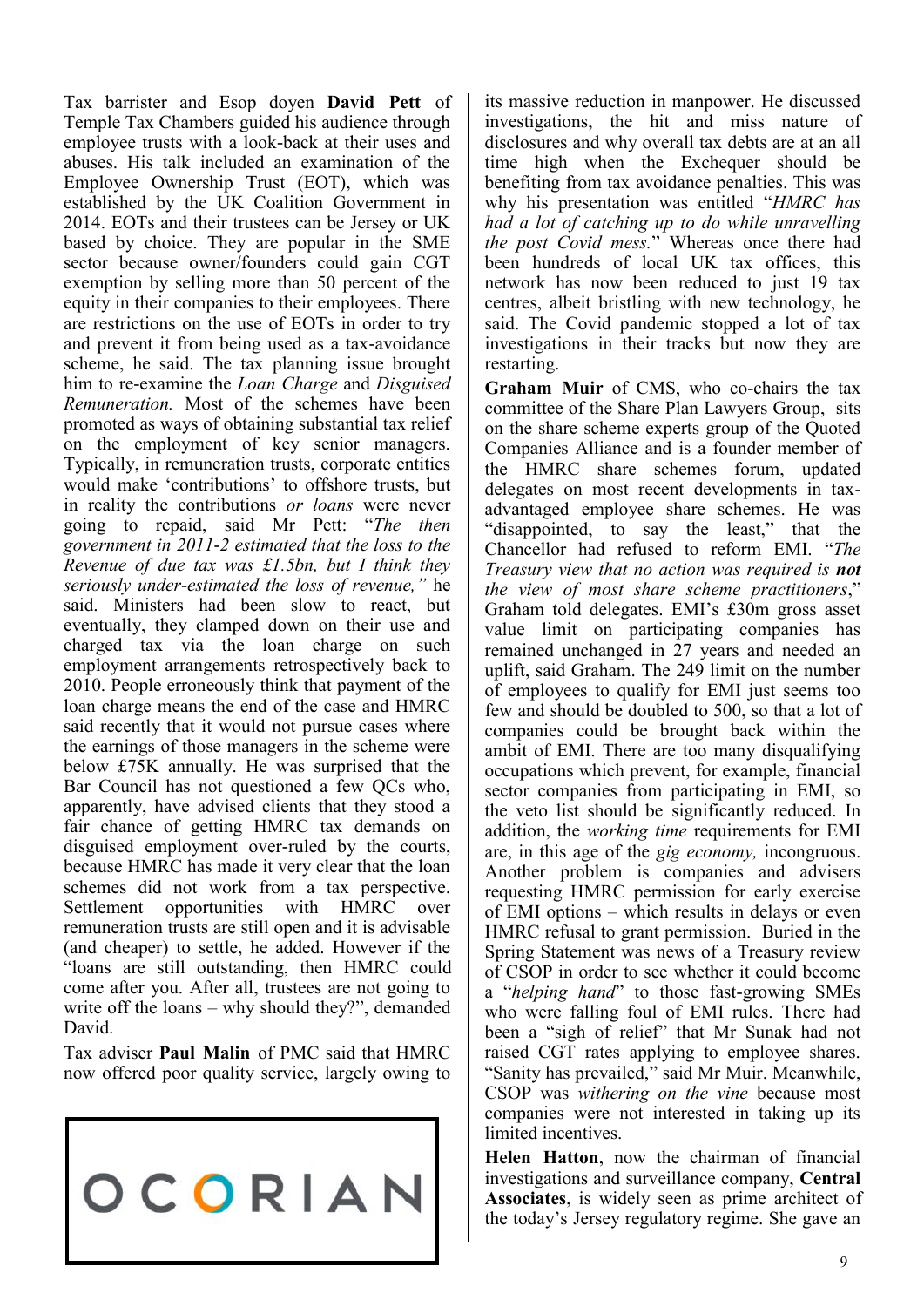overview of the current economic climate and international regulation. Helen used as a reference point her wide experience as a nonexecutive director. Central Associates has witnessed waves of cyber crime, crypto fraud, procurement fraud, sanctions busting, litigation being used as a tool to generate huge debt judgements, aggressive hostile divorces and active organised crime groups. The takeaway was that standards of ethics have dropped so businesses, families and individuals need to be far more vigilant in managing risk of exposure.

She then discussed the outstanding commercial debt judgement statistics as measured by Registry Trust, founded by Mr Hurlston, which gave an impressive barometer of the state of the economy. Although these stats had fallen during the pandemic, Helen believed they could "explode" later this year. Jersey Post Group, which held worldwide contracts for letters and parcels deliveries, has seen increased costs, driver shortages and zero hours contacts, as deregulation was exploited. The UK population is in for a tough time as households reduce discretionary spending as prices rise across the board, she warned. Debt and insolvencies are increasing, national institutions are failing, criminal behaviour goes unpunished and corruption is rising. More regulation and law will be on the way inevitably, to deal with these disturbing trends, she added.

Professor **Michael Mainelli**, executive chairman of Z/Yen Group, shared his research which shows why employee share ownership matters. The world is changing fast – employers are finding half or more of their employees are working from home or even holiday resorts, rather than in conventional offices. We need a restatement on the importance of Eso and the Centre is at work finalising the document, the draft of which was available to delegates on the Centre's website. World Development Goal number ten almost perfectly suits the Centre's objectives. Employee-owned companies work better in terms of productivity, loyalty and morale than companies without Eso and the concept is humanitarian, bringing social benefits like inclusion and equality so Eso should be a social norm, he said. Company owners who do not have Esops should be held to account. Employees need to drive the concept too. Why would a company want to introduce an Esop? We need to reach out to the wider employment world to stress the many advantages of employee share schemes including creativity and reduced

### **Join the Esop Centre**

The Centre offers many benefits to members, whose support and professional activities are essential to the development of broad-based employee share ownership plans. Members include listed and private companies, as well professional experts providing share plan services covering accountancy, administration, design, finance, law and trusteeship.

### **Membership benefits in full:**

- $\Rightarrow$  Attend our conferences, half-day training seminars, breakfast roundtable discussions and high table dinners. Members receive heavily discounted entry to all paid events and preferential access to free events.
- $\Rightarrow$  Access an online directory of Esop administrators; consultants; lawyers; registrars; remuneration advisers; companies and trustees.
- $\Rightarrow$  Interact with Esop practitioner experts and company share plan managers
- $\Rightarrow$  Publicise your achievements to more than 1,000 readers of the Centre's monthly news publications.
- $\Rightarrow$  Instant access to two monthly publications with exclusive news, insights, regulatory briefs and global Esop updates.
- $\Rightarrow$  Hear the latest legal updates, regulatory briefs and market trends from expert speakers at Esop Centre events, at a discounted member rate.
- $\Rightarrow$  Work with the Esop Centre on working groups, joint research or outreach projects
- $\Rightarrow$  Access organisational and event sponsorship opportunities.
- $\Rightarrow$  Participate in *newspad's* annual employee share ownership awards.
- $\Rightarrow$  Add your voice to an organisation encouraging greater uptake of employee ownership within businesses; receive support when seeking legal/policy clarifications from government and meet representatives from think tanks, media, government, industry bodies and nonprofits by attending Centre events.

**How to join**: contact the Centre at  $\cos \theta$  esop $\hat{\omega}$ esopcentre.com or call the team on +44 (0)20 7562 0586.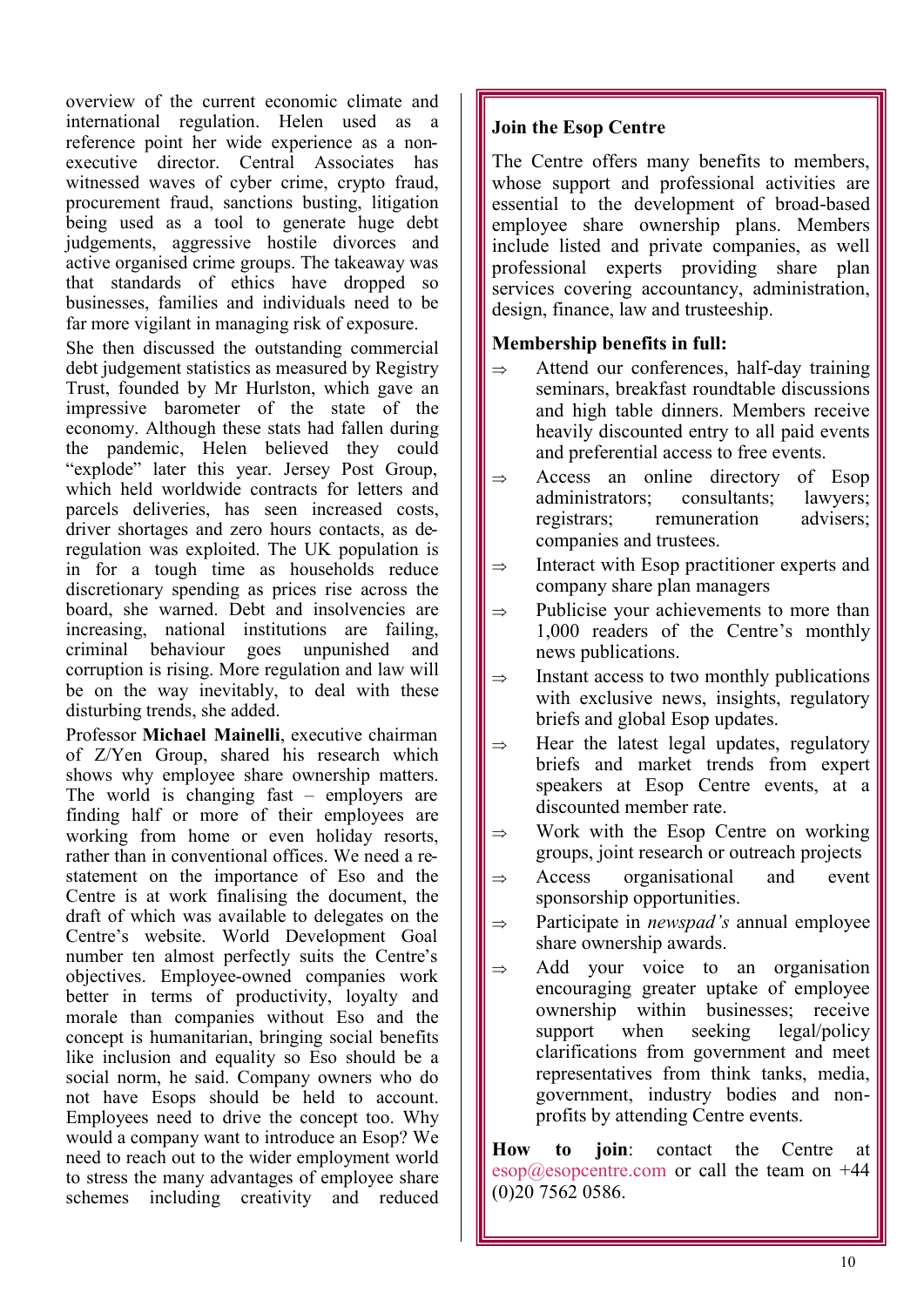absenteeism. How could policy makers encourage more employee share ownership? In terms of education, what type of legislation is necessary, start are the tax implications? He added: "*I am guided by the saying 'let's be optimistic; pessimism is for better times'".* 

### MOVERS & SHAKERS

**New member:** The Centre welcomes into membership **Fiduchi**, an independent, ownermanaged financial services business specialising in the provision of trustee and administration services to assist clients with their incentive arrangements. Its HQ is in Jersey and it has a UK presence too. As a core-service line of Fiduchi, the *Employee Incentives Team* works collaboratively with its clients and their advisers, to support the implementation and on-going trusteeship and administration of a diverse range of employee incentive plans. Whether Fiduchi is working with a large, listed company or a small private company, its approach remains the same – a high-quality, relationship focused, collaborative approach with sensible pricing. Fiduchi takes a tailored approach in the provision of trustee and administration services to facilitate the provision of most employee share incentive requirements including: LTIPs, deferred and matching plans, management incentive plans, growth share plans, employee ownership trusts (EOTs) share incentive plans (SIPs) and hedging, internal market and nominee arrangements. In addition to employee incentives, Fiduchi specialises in private clients, corporate services, fund and marine & aviation services. Contact: **Tom Hicks** executive director [tom.hicks@fiduchi.com](mailto:tom.hicks@fiduchi.com) Tel: 07829 931001

**Obituary:** Centre member **MM&K,** the executive remuneration consultancy, announced the death of friend and colleague, **Damien Knight**, after a long illness. A private funeral mass took place on May 18. "*Damien was a dedicated professional, with total mastery over his subject. He was a pleasure to work with, always supportive, often amusing and a true gentleman,"* said MM&K's directors. For many years, Damien supported the *Trussell Trust*, an NGO and charity that works to end the need for UK food banks. If you would like to make a donation in Damien's memory, you can do so at Make a donation - [The Trussell Trust.](https://mm-k.us12.list-manage.com/track/click?u=d020d5de7209cdc19f8e8d666&id=c196114394&e=fcda013b7e)

# **WHITE & CASE**

### **On the move**

**\*Edward Daly** was appointed senior manager employer solutions at **JTC Group (Jersey)** His co-ordinates: email: [Edward.Daly@jtcgroup.com,](mailto:Edward.Daly@jtcgroup.com)  Phones: Direct: +44 1534 868 725, Office: +44 1534 700 000. Edward was formerly the Centre's main contact at LGL Group.

*\*Employee Ownership Trusts*, published by *Claritax Books*, at £85 per copy has done well and there has been a second print run, its author, **David Pett**, tax barrister, of **Temple Tax Chambers** told *newspad.* He said: "*Accountants need to understand the different aspects of establishing a suitable trust, including satisfying the tax requirements to obtain CGT exemption and putting in place suitable corporate governance arrangements to ensure vendors are paid in full and that the business continues to prosper as an EOT-owned company."* The book is available electronically via an i-Croner package subscription (although not as a single epublication). "*There is still a healthy level of interest amongst company proprietors looking for an alternative to a trade sale, and, apparently, this is the only published work which deals with all aspects of EOTs and the tax relief associated with them."*

\*Independent Jersey trust company **VG** unveiled its new brand identity, signalling a key milestone, as it approached its 40th anniversary this year. Ian Murphy, Debbie Lumsden, Paul Roper and Steve Langan were appointed directors of VG Holdings.

### ESG CORNER

**\*Gender bias in share awards.** Men are much more likely to be offered the chance to own shares in their companies than women, a new survey suggests, reported *Sky News*. An analysis by law firm *Boodle Hatfield* (BH) showed that on 33,400 occasions when tax-advantaged share options were offered, 69 percent were to men and 31 percent to women. A study of 14,260 different tax -advantaged share options that were taken up,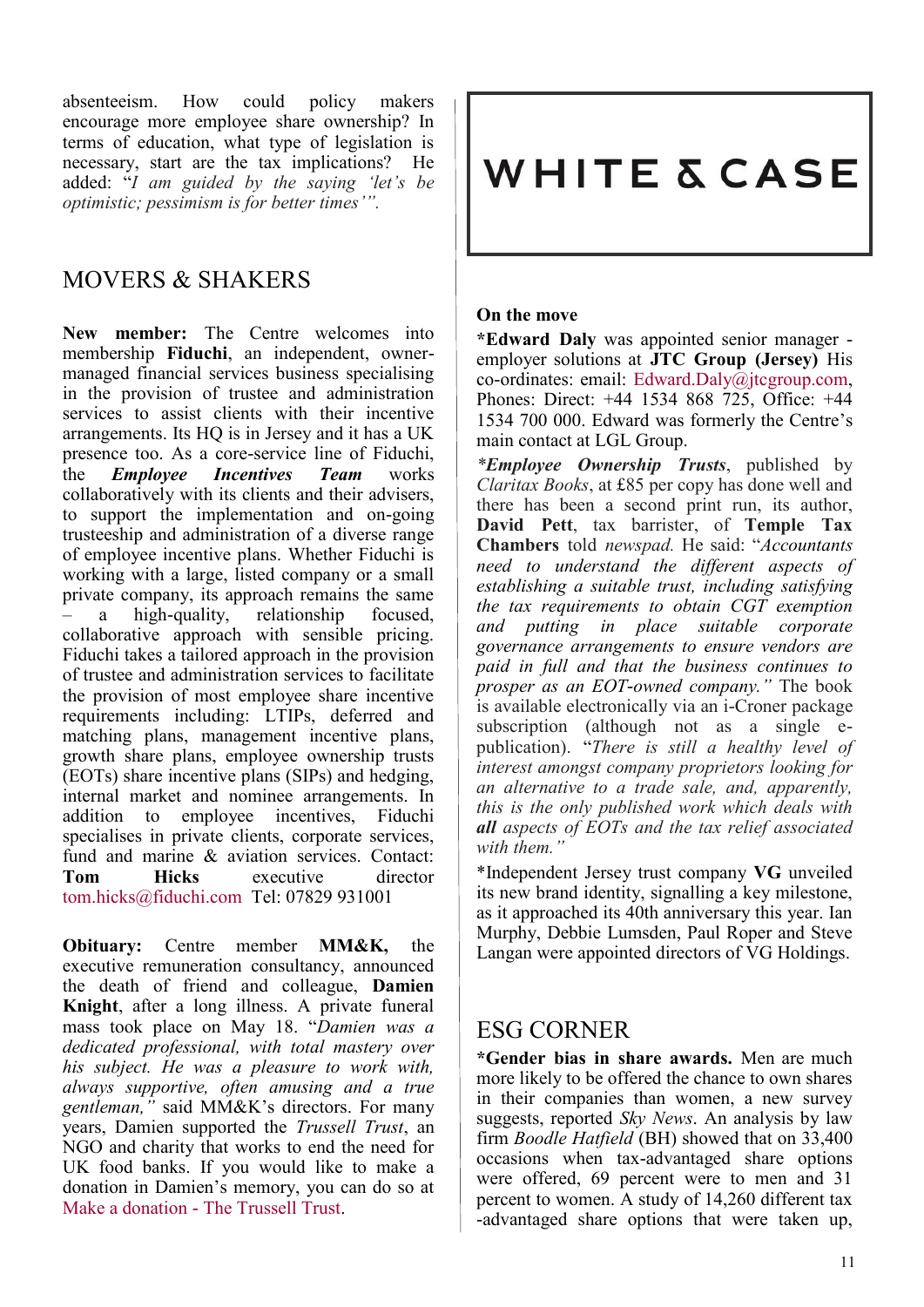showed that women accounted for 30 percent and men 70 percent. BH said the figures showed the difference in remuneration between men and women at senior levels is likely to be "even starker" than the ten percent gender pay gap reported for all jobs in the UK. BH said: "*The gulf in share options granted to men and women shows there is clearly considerable work to be done in narrowing the gender remuneration gap. Share option schemes can be a powerful retention tool, especially for managers in high growth sectors. These figures are likely to reflect the under-representation of women in such roles*." Check Warner, co-founder of venture capital firm Ada Ventures, said: "*The gender gap in share options eclipses the gap in basic pay between men and women. Women are missing crucial opportunities to build wealth and to build stakes in the businesses they work for."*

**\***Mid-sized UK listed companies are prioritising gender equality, ethnic diversity and social inclusion in their ESG policies, rather than environmental concerns, according to a report by accountancy firm *BDO*. While two-thirds of the 500 public companies surveyed were prioritising socio-economic and work-related ESG issues, only 23 percent were majoring on environmental issues, the report said. Many directors of midsized service industry companies still think that environmental issues, such as zero emissions targets, have little or nothing to do with them. Investment inflows into ESG have dipped in the UK, largely due to the Ukraine crisis.

\*A new statement is needed in the annual report of all premium and standard listed companies about whether specific diversity targets have been met, Centre member **CORPGRO** reminded clients. In addition, there are requirements for expanded disclosures on diversity in board committees, the policy for the board and committees on diversity and to flag wider diversity criteria. This followed the publication of new listing rules disclosures on diversity and inclusion, announced by the Financial Conduct Authority. The annual report disclosure statement will apply, as at a chosen reference date, against

# **TRAVERS SMITH**

these specified targets: \*40 percent or more of the board should be women \*One or more of the chair, senior independent director, ceo or cfo is a woman \*One or more of the board must be from a non-white ethnic background. In addition, the required disclosure in annual financial statements must show the gender and ethnicity of the board and of executive management. Women include those defined by sex and self-identifying women. The '*comply or explain'* rule applies. Another new disclosure is to explain in the company's corporate governance statement the diversity policy applying to the board or explain why, if no such policy applies. Data collection process is another disclosure issue and consistency of approach between individuals, targets and numerical results was expected, added CORPGRO.

**\*Aviva** chairman George Culmer said he was shocked and flabbergasted by investors' "inappropriate" comments at its agm. They were aimed at ceo Amanda Blanc. Abusive remarks from the floor included a claim that Ms Blanc was "*not the man for the job*," that she should be "*wearing trousers*" and that Aviva's female board members were "*good at basic housekeeping activities."* Ms Blanc, who joined Aviva in 2020, said later that sexism had got worse and more overt the more senior she had become. She feared that real equality was a distant prize. Aviva's share price has risen by more than 40 percent since she took the top job. Dame Inga Beale, the former ceo of Lloyds of London, said that the culprits should be "embarrassed" over their behaviour. The abuse was a classic example of why sexism in the market place still needed to be tackled, she added.

\***BlackRock,** the world's largest investment fund, signalled a turn in the tide by warning that it would vote against most climate change resolutions at agms this year because it considered them to be *too extreme*. BlackRock said that it was worried that resolutions to stop financing fossil fuel companies, forcing them to decommission assets and setting absolute targets for reducing emissions in their supply chains were not in the long-term financial interest of its clients.

\***Goldman Sachs** announced that it was allowing its senior bankers to take as many holidays as they want, as criticism mounted over excessive hours worked by junior investment banking staff generally and as competition intensified to attract and retain the best talent in the banking sector. In a riposte to the *Karoshi* (death by over-work)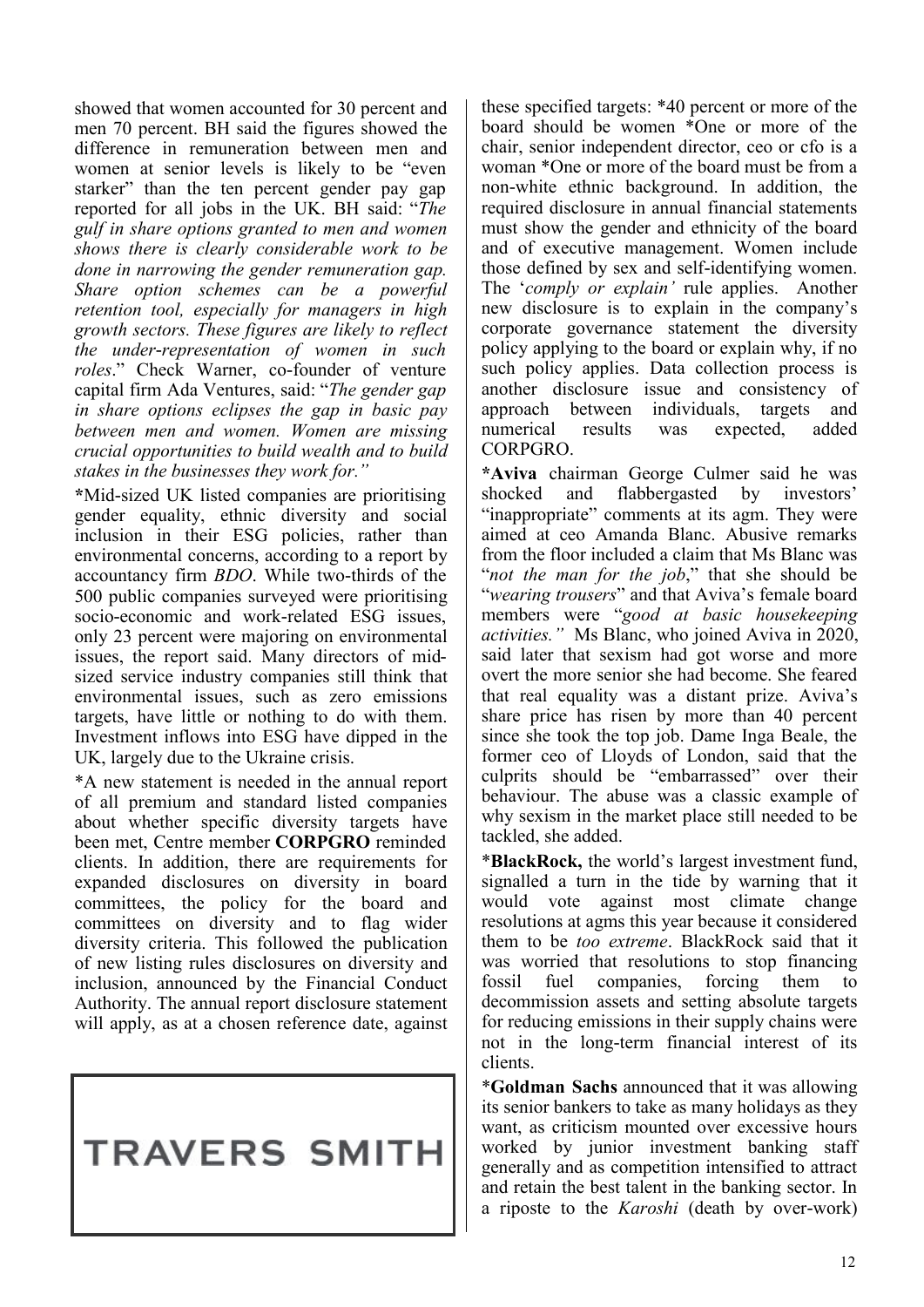phenomenon in Japan, all Goldman's 45,000 staff worldwide are being told that they must take a minimum of 15 days leave annually, starting next January.

**\*HSBC** suspended a senior executive ahead of an internal investigation into a presentation he made that accused central bankers of overstating the financial risks of climate change. Stuart Kirk, the global head of responsible investing at HSBC's asset management division, attacked climate "*nut jobs*" during the speech. The UK's biggest bank faced calls to sack Mr Kirk after he hit out at climate activists and asked "*Who cares if Miami is six metres underwater in 100 years*?" The bank was forced to distance itself from the comments after he played down climate risks. Mr Kirk told a conference: "*there's always some nut job telling me about the end of the world.*" However, other senior bankers and a leading investment fund criticised HSBC for suspending him, arguing that free speech was at stake, reported the FT

**\***Climate change activists are disrupting the agms of major UK companies, forcing some to abandon live meetings in favour of virtual agms. **Lloyd's of London** moved its agm to a virtual format after being advised that climate change protestors were planning to disrupt the planned in -the-flesh event. The hallowed insurance market told members not to attend the original event as the risk to staff safety was deemed too high. A group of Extinction Rebellion activists had already forced the temporary closure of the City HQ by gluing themselves to its doors. Lloyd's has pledged to phase out existing investments in companies which obtain 30 percent or more of their revenue from coal mines, tar sands pipelines and new oil & gas exploration by the end of 2025. Shareholders dented Barclays' climate credentials at its agm, when almost 20 percent of those who voted rejected the bank's climate strategy as activists protested against the bank's financing of fossil fuels. Barclays set out plans and progress towards goals to reach net zero emissions by 2050. The agm was a horror show, where climate activist groups, including *Extinction Rebellion* and its offshoot, *Money Rebellion,* set off alarms and glued themselves to chairs in the Manchester Convention complex. Barclays chair Nigel Higgins instructed security guards to remove protesters after he was interrupted multiple times and forced to delay the start of the agm for almost an hour. "*Barclays Bank is morally bankrupt,"* one activist shouted. "*Barclays has ploughed \$160bn [£128bn] into* 

# $\mathbb{Z}$ ZEDRA

*fossil fuel extraction*," another declared. Shareholders disrupted the agm held by **Standard Chartered** in London too, amid concerns over the banking group's climate track record.

### **COMPANIES**

\*The former executive chairman of roadside auto services company **AA,** Bob Mackenzie, took his case for wrongful dismissal - *after hitting a colleague in a hotel bar during a strategy away day* - to the Court of Appeal, seeking the reinstatement of share bonuses which he claims could have totalled *£225m* over five years, had he been still in post. The AA won the first round in the High Court last year when it argued that Mr Mackenzie, who pleaded ill-health and excessive business pressures for his behavioural lapse, could not prove that he would have hit bonus targets had he remained in post and that, anyway, the company's share price had fallen by more than 33 percent during his last two years of tenure. Mr Justice Metzer ruled that Mackenzie could only claim damages for loss of basic salary and holiday pay, reported *The Telegraph.* The judge added: *"I do not consider that any leader of a significant listed company could single-handedly be responsible for the sort of dramatic turnaround necessary to trigger the share payments."*

\*The **Boots** £7bn pension fund seemed a key factor in the battle over the proposed sale of the huge pharmacy chain, which is currently owned by US retailer **Walgreens.** Founded by John Boot in 1859, it is the UK's largest pharmacy and beauty retailer, which sells products worldwide and which, in the year ending August 2021, had more than 315,000 staff, with sales of £105bn. **Asda** owners, the Issa brothers, supported by private equity firm **TDR Capital**, reportedly got cold feet about bidding formally, implying that the £7bn price tag was way too high. The other suitor was Indian billionaire Mukesh Ambani's **Reliance Industries,** backed by US private equity titan **Apollo Global Management.**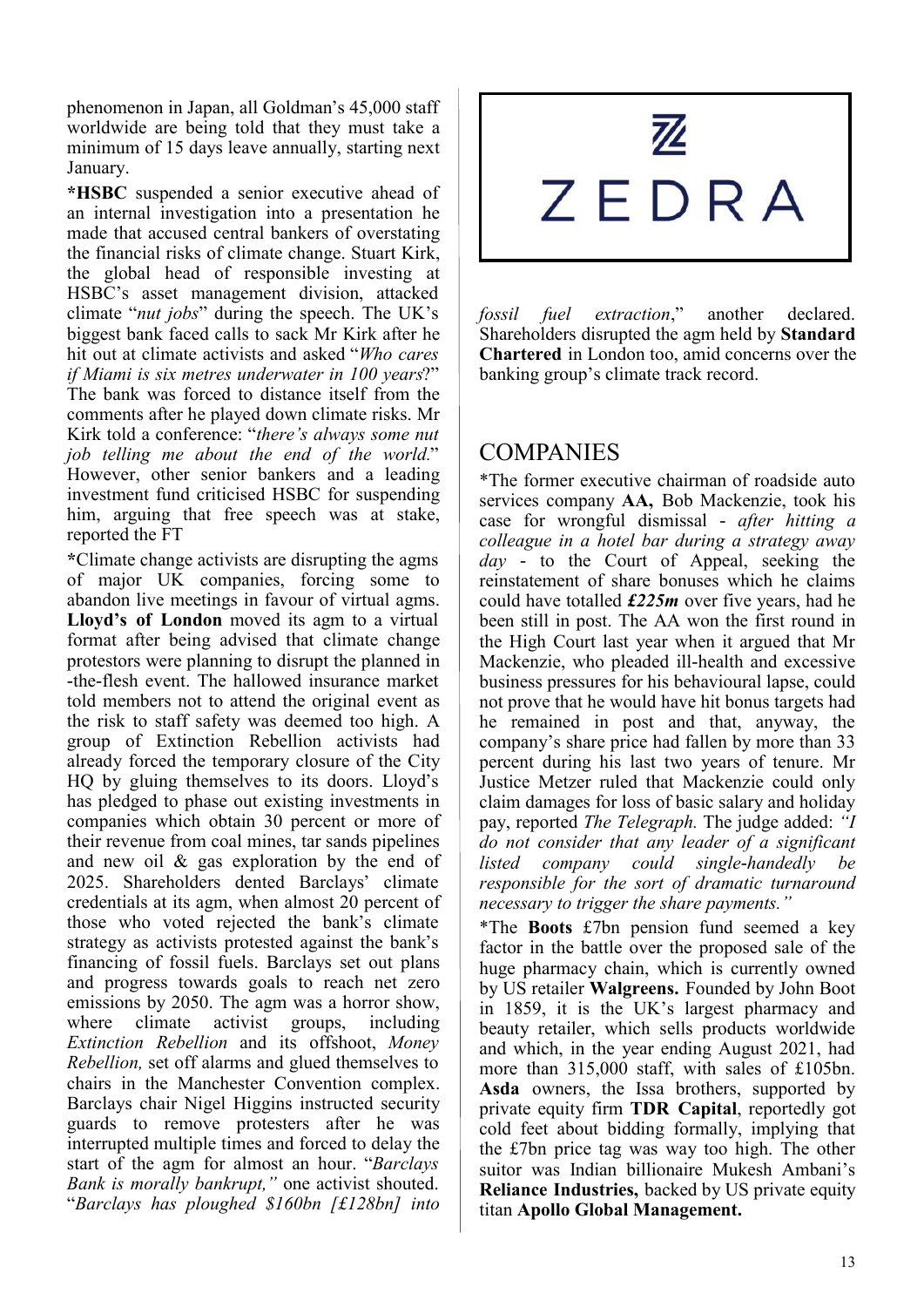**\*BP** was nailed by the *windfall tax* after recording a doubling of its pre-tax profits from soaring gas and oil prices. The energy giant reported an underlying profit of \$6.2bn(£4.9bn) compared to \$2.6bn in the same period last year. BP said the increase was due in part to "exceptional oil and gas trading". Rival **Shell,**  which will be liable too to the 25 percent windfall tax on oil & gas producer profits, reported its highest ever quarterly profits as oil and gas prices surge around the world. It made \$9.13bn (£7.3bn) in the first quarter of this year, almost triple its \$3.2bn profit it announced for the same period last year. However, Shell said that pulling out of Russian oil and gas had cost it \$3.9bn (£3.1bn). It paid out £4.3bn to shareholders in the last quarter and said it planned to dish out roughly the same for the current quarter. Before the windfall tax was announced, Shell had promised to invest £20bn to £25bn in the UK in the next decade in low carbon energy and in UK gas and oil supplies.

\*The UK government launched a *full national security assessment* of the French telecoms billionaire Patrick Drahi's 18 percent stake in **BT**. Business secretary, Kwasi Kwarteng, said he was exercising his "call-in power" under the National Security and Investment Act 2021 after Drahi's **Altice** company increased its stake in BT from 12.1 percent to 18 percent last December making him the single biggest shareholder. The call-in powers granted through the new Act allow ministers to block transactions linked to important national assets and even unwind them retrospectively, if they are deemed to harm national security. Mr Kwarteng acted just before the expiry of the six month ban on Drahi acquiring more BT shares.

\*More than one third  $(1.36bn \t)$  votes = 38.24 percent) of voting shareholders rebelled at the agm against Pharma giant **GSK's** three-year looking-ahead executive remuneration *policy*, but ceo Dame Emma Walmsley will still be eligible to earn bonuses of up to 600 percent of her £1.2m base salary. She was reappointed to the board by 99.79 percent of voting shareholders. However, opposition to GSK's remuneration *report* was muted – only nine percent voting against it. Cfo Ian Mackay will be entitled to bonuses of up to 400 percent of his base £850,000 salary.

\*Peter Cowgill resigned as ceo and chairman of **JD Sports** months after the retailer was fined more than £4m for breaching the competition regulator's rules with clandestine meetings with a takeover target. Mr Cowgill, 69, who has sold more than £50m of shares in the company in the past two years, is leaving after he attempted to block attempts by the board to split the roles of chair and ceo, which Cowgill has jointly held since 2014. The company suffered a shareholder rebellion last year after it emerged that Mr Cowgill was paid almost £6m in bonuses despite the company accepting more than £100m in government support. The company did not say whether he would receive a payoff. He will be replaced temporarily as ceo by Kath Smith, its senior independent director who spent 25 years as md of the Adidas and Reebok brands.

\*The board of **Just Eat** said it would not be putting Jörg Gerbig, its coo, forward for reelection at the company's agm, as it was due to engage an external expert to conduct an investigation into "possible personal misconduct". The group's chair, Adriaan Nühn, announced plans to stand down too shortly before the agm, as the delivery firm faced anger from shareholders over a botched takeover deal and heavy losses. Just Eat said an investigation into a complaint against Mr Gerbig, which it said was "not related to financial or reporting obligations", was at an initial stage and no conclusions had been drawn. Just Eat was recently criticised for holding a lavish ski trip for more than 5,000 staff, dubbed *Snow Fest*, in Arosa, Switzerland, at a reported cost of €15m (£12.6m). Just Eat faced a shareholder revolt after revealing declining orders and plans to sell off all or part of its US-based Grubhub arm, which it bought for \$7.3bn in a deal agreed less than two years ago and completed last year. The company recently revealed a pre-tax loss of more than €1.1bn (£916m) for 2021 although it said it was "rapidly progressing towards profitability". Just Eat's second-largest shareholder, the US fund Cat Rock, called for a shake-up of the board, saying there had been a complete loss of trust by investors as the value of their shares has dived by about 75 percent in two years.

\*The annual report of **Manchester Airports Group,** which owns London Stansted and East Midlands airports, showed pay for the group's managers rose by £2.8m to £12.2m in the year ending March 31 2021 – the first 12 months of Covid when air travel slumped. This represents an increase of 23 percent compared with a year earlier. Meanwhile, the highest-paid director at MAG – understood to be its ceo, Charlie Cornish – was awarded an extra £500,000, a rise of 25 percent taking his total remuneration to £2.5m. Aviation was one of the sectors hardest hit by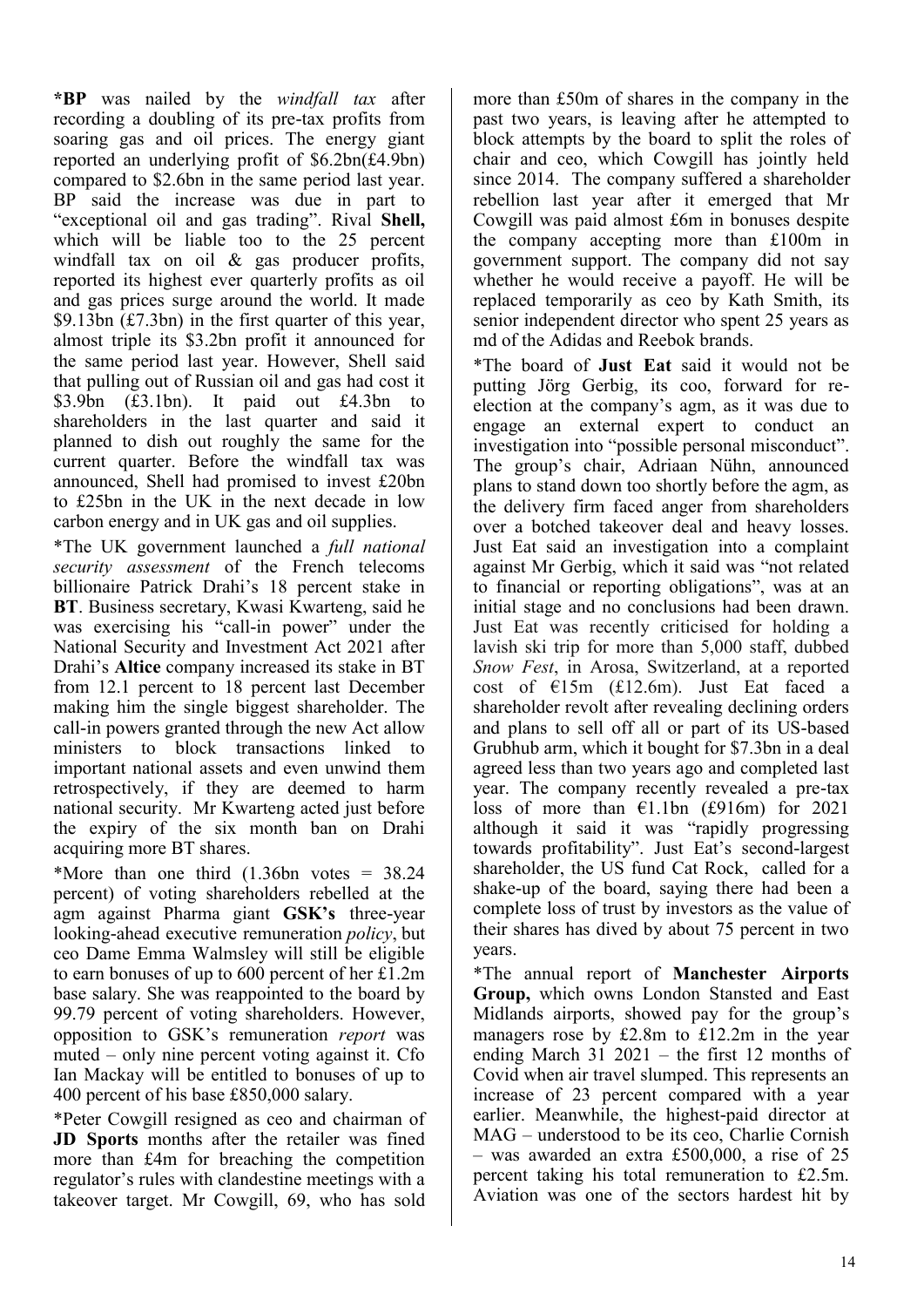Covid, and MAG said passenger numbers across its three airports fell by as much as 90 percent between April and August 2020. Since the lifting of almost all Covid travel restrictions this year passenger numbers have begun to rebound and the Easter break was marred by huge queues and waits of up to eight hours as airports and airlines across the UK struggled to cope with staff shortages caused by Covid infections and layoffs. Manchester seemed less prepared than rival airports for the reopening of travel, having suffered problems, which continued into May. MAG embarked on a cost-cutting programme of mass redundancies and held discussions with unions over its plans to cut 900 jobs. It asked all its employees to accept a year-long ten percent pay cut, while the company halted all investment and non-essential spending. But the annual report showed directors received more pay and bonuses than they had a year earlier. A spokesperson for MAG said all its directors took a ten percent reduction in salary as part of business measures enacted during Covid restrictions, which was agreed with trade unions. "*The annual report reflects bonuses paid to all colleagues, based on the performance of the business in the financial year ending March 2020. MAG performed strongly in the year leading up to the pandemic."* The annual report numbers included bonuses granted under long-term incentive schemes and termination payments to directors who had left and the company had been required to report the salaries of a larger number of executives than previously.

\*The US private equity firm which now owns supermarket chain **Morrisons** offered to sell 87 petrol station forecourts in an effort to gain the competition watchdog's approval for its debtladen £7bn takeover of the UK's fourth largest supermarket. The *Competition and Markets*  Authority (CMA) said it was "minded to accept" the plan by **Clayton, Dubilier & Rice**, but it would consult before making a final ruling. Although the planned takeover has yet formally to go through, CD & R de-listed Morrisons' shares months ago, thus ending decades of allemployee share ownership for around 31,000 employee participants. A preliminary CMA inquiry found the agreed takeover could lead to a loss of competition and potentially higher petrol prices for drivers in 121 areas. CD&R owns the Motor Fuel Group, the largest independent operator of petrol stations in the UK with 921 sites, while Morrisons operates 339 across Britain. Morrisons rescued **McColl's**, the convenience store and newsagent chain, which

was about to collapse into administration. A last minute Morrisons £182m winning bid appeared to have saved the majority of its 16,000 jobs in 1,160 shops and stores. Morrisons said it would pay off McColl's debts and would protect its pension schemes. Preferred creditors. including HMRC, will be paid off.

\***NatWest** executives avoided a shareholder rebellion despite a controversial new pay policy that could net its ceo, Alison Rose, up to £5.2m a year, reported *The Guardian.* The bank's new pay policy, which was backed by shareholders, will increase Rose's potential bonus payouts by 25 percent, and result in a 43 percent rise for finance chief, Katie Murray, by 2023. Ms Rose was paid almost £3.6m in 2021. However, 93 percent of shareholder votes supported the policy, so executives avoided an embarrassing rebellion on the first executive pay overhaul since the bank returned to majority private control last month, when the Treasury sold taxpayers' shares at a loss to reduce the state's equity stake to 48.1 percent. NatWest – formerly Royal Bank of Scotland Group – was nationalised through a £46bn bailout at the height of the financial crisis in 2008. Shareholder advisory firm Glass Lewis had advised investors to vote against the pay plan because it had concerns over the increase in potential executive pay, as well as the decision to replace long-term incentive plan (LTIP) with a scheme with fewer performance metrics that could make it easier to secure payouts. "*We are concerned by the increase in overall incentive opportunity and the introduction of an RSP [restricted share plan] absent of a compelling strategic rationale for this type of award structure*," Glass Lewis said in its report. "*The RSP will allow Rose to earn as much as 150 percent of her £1.1m salary, while the new bonus plan will give the banking boss a chance to again double her base pay. Together, the changes will allow Rose to earn 25 percent more in bonuses than under the current policy, and raise her potential pay prospects by 19 percent. It means she could earn as much as £5.2m by the time the policy is fully implemented in 2023."* NatWest defended the proposals, saying that while the bank was aware the policy could court controversy, the changes would bring executive pay closer to levels offered by rival UK banks.

\*The fashion retailer **Next** brushed aside an agm backlash over executive bonuses after its ceo received his highest reward since 2015 while benefiting from government support. Simon Wolfson, took home almost £4.4m last year, up 50 percent on the year before, after being awarded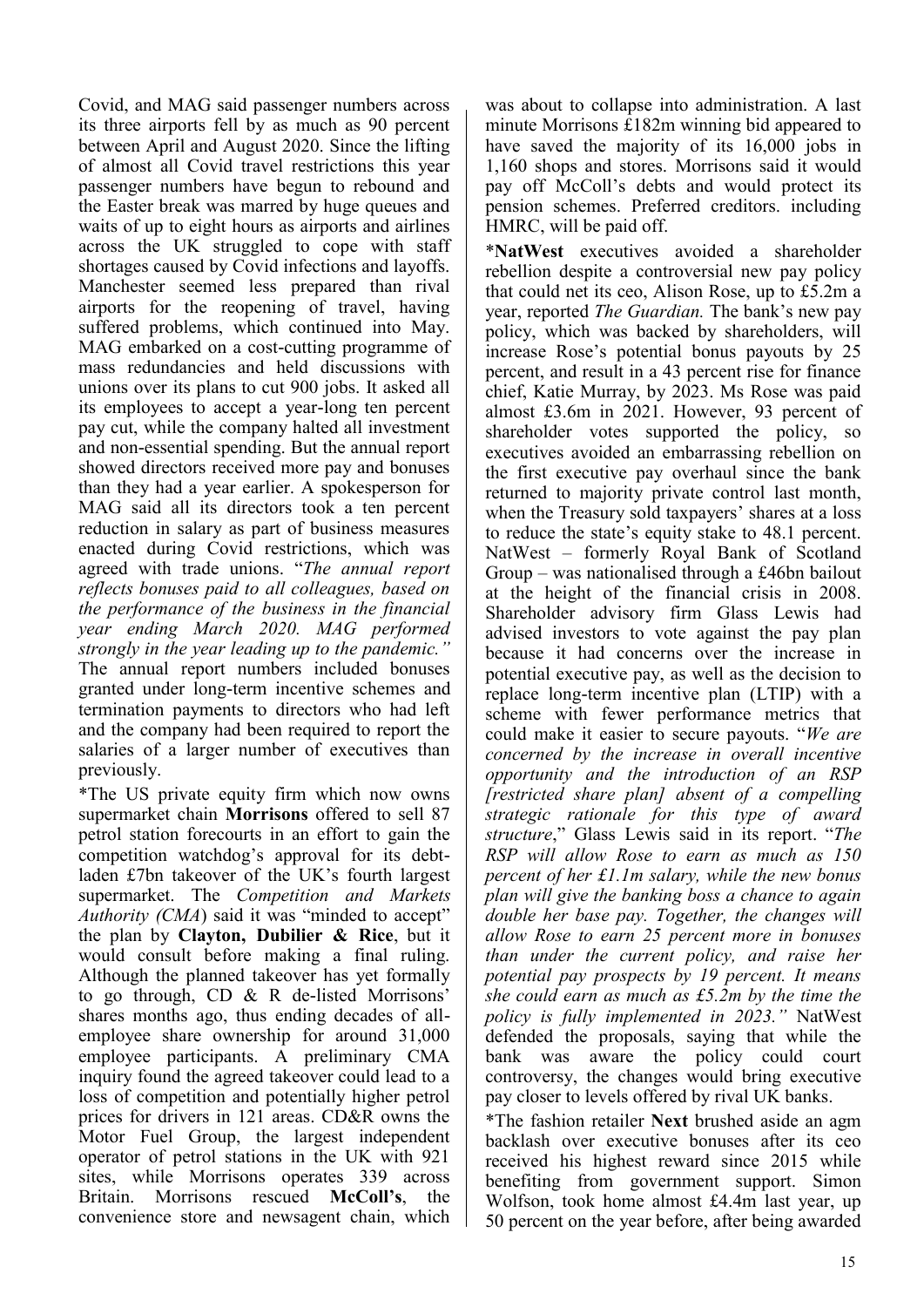an annual bonus worth 100 percent of his basic salary and two share bonuses based on long-term performance. The Institutional Voting Information Service (IVIS), which is part of the Investment Association, marked Next's annual remuneration report with a "*red top*" warning, suggesting that shareholders vote against. It raised concerns about the bonuses at a time when Next benefited from government support including furlough pay for workers and business rates relief. "*There is no clear indication whether the company has or intends to repay the support received from the government*," IVIS said of Next. It paid back £29m of business rates relief last summer, intended to cover the period when its shops were open. The group's remuneration committee said that executive pay was "proportionate and aligned to business performance." Only 7.5 percent of voting shareholders followed the advice of the proxy advisers and so the remuneration report sailed home without difficulty.

\*The bakery chain **Greggs** faced a potential shareholder revolt over high pay for its executives despite not paying back £87m in government furlough support received in 2020. It did pay back £4.9m in furlough support received last year.

\*Almost 30 percent of voting shareholders at online grocery specialist **Ocado**'s agm rebelled against a plan to pay the ceo, Tim Steiner, up to *£100m* over the next five years. This significant minority rejected the company's overall remuneration *policy.* A similar proportion voted against a three-year extension of Ocado's *value creation plan,* which permits Steiner to earn up to £20m a year and other executives up to £5m each. However, Ocado said later that it was going ahead with the reward plan anyway, despite the size of the shareholder rebellion. The extension of the scheme to 2027 came after the company missed a share price target that would have triggered a £20m bonus for Steiner in March. Ocado's share price has fallen by more than twothirds to about 890p from a peak in January 2021, as the surge in online grocery shopping during the pandemic rapidly unwound. The executive reward scheme, which is linked to the performance of the share price, was meant to run for five years until 2024. A significant proportion of the group's shareholders tried to block the deal in 2020, even though it replaced an earlier generous executive reward plan that was equally controversial. Ocado's latest reward proposals had been criticised by the investor advisers Glass Lewis and Institutional Shareholder Services and had generated complaints from shareholder Royal London Asset Management, which said it had serious concerns about the value creation plan, adding that it was an "*example of how poorly designed incentive plans"* could *"lead to excessive awards for management."* Ocado said that its remuneration committee chair had undertaken an extensive programme of engagement with its largest shareholders and representative bodies in developing pay policy for the next three years. "*Many of our largest shareholders understood the strategic rationale for continuing to operate a non-standard, leveraged long-term incentive plan at Ocado and indicated their support for our proposals to extend the scheme beyond its original five-year term,"* the company said.

\*Sir Martin Sorrell, founder of advertising company **S4 Capital**, cancelled more than £600,000 worth of executive bonuses for directors, including himself, after it missed an EBITDA earnings margin target and twice delayed the release of its annual results.

**\*Tesco** was criticised after paying its ceo £4.75m last year, including the highest annual bonus awarded since 2016, as families struggled with rising food costs. Ken Murphy's package included a £3.21m bonus, while fd Imran Nawaz, earned a £1.24m bonus – taking his total to £5.4m for the year, including a £3.5m *golden hello* to cover bonuses he missed when leaving his former employer, Tate & Lyle. Tesco's pre-tax profits more than doubled after pandemic restrictions eased. Murphy, who joined the UK's biggest supermarket chain in October 2020, could earn up to £10.7m this year if he meets performance targets. Andrew Speke at the High Pay Centre said "*Tesco should be spending this money on raising the pay of its workers to protect their living standards from rising inflation and keeping its food prices as low as possible, to ensure its loyal customers can still afford to shop there as food prices rocket across the board."* Tesco chairman, John Allan, said that the *UK was facing "real food poverty for the first time in a generation*". He said some customers were asking staff to stop putting their groceries through the till once they had reached a certain total, leaving some items behind, as they rationed food spending. Steve Golsby, head of Tesco's remuneration committee, said he was satisfied that the bonus payouts were "*appropriate and reflect performance over the respective performance periods.* Our directors have successfully navigated this period of uncertainty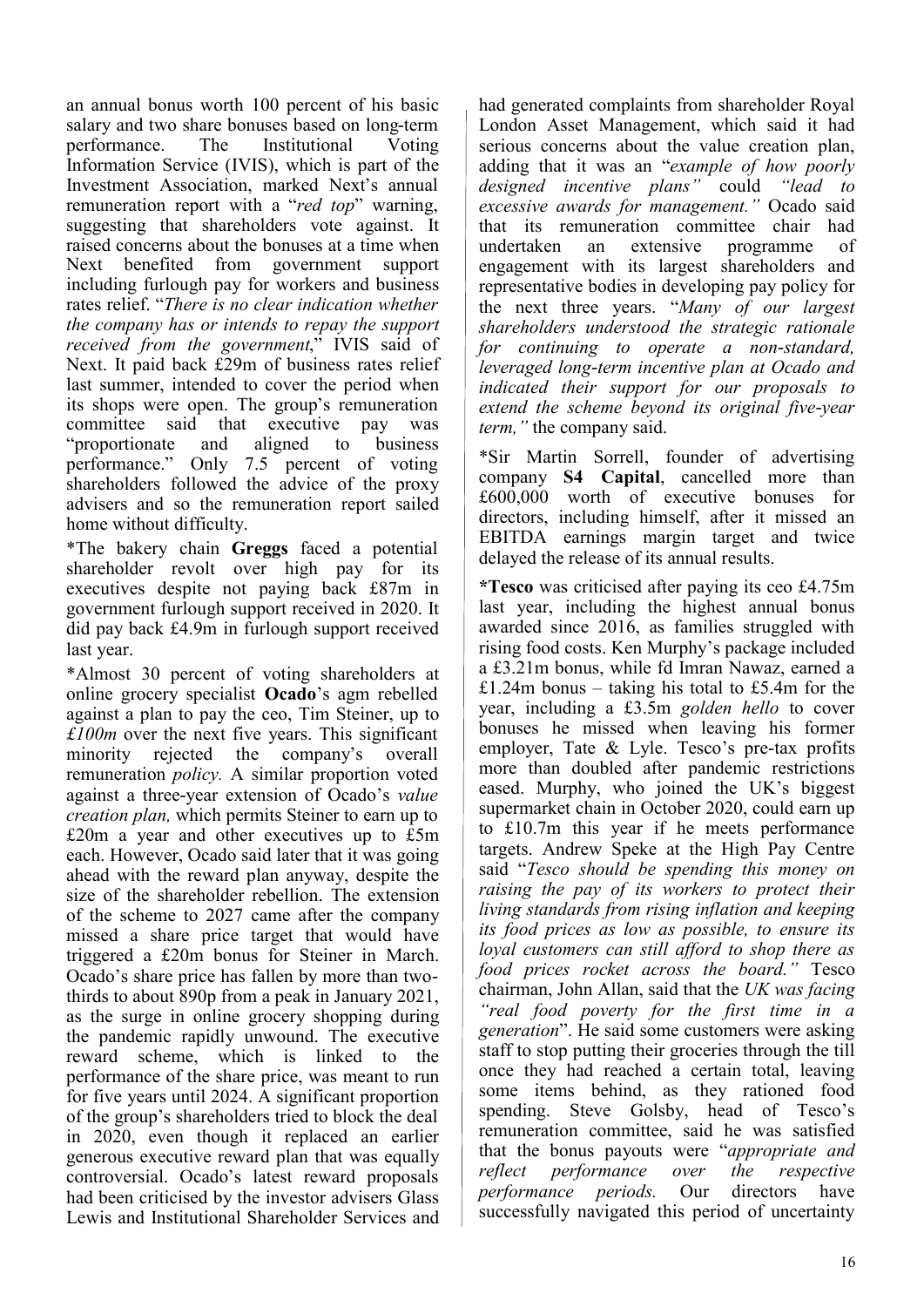as demonstrated in their performance this year," he added. Murphy's and Nawaz's pay is dwarfed by the total of £10.5m paid to Tesco's former fd Alan Stewart in the past year, including £8.58m from cashing in maturing share awards for historic performance by the business, on his exit on top of £1.95m in pay. Former ceo Dave Lewis continues to benefit from his time at Tesco, with £1.89m from a deferred bonus and share award paid out last summer. This year, Murphy could receive a bonus even if Tesco does not reach its profit ambitions after a change in the company's reward rules, but full payout will be subject to cutting food waste, increasing diversity and reducing the retailer's carbon footprint. Tesco has said it would pay out £50m in *thank-you* bonuses to employees in stores, warehouses and customer contact centres and it promised to invest £200m in increasing its rate of pay for shop-floor staff by 5.8 percent to a minimum of £10.10 from July 24. However, it has been criticised for taking away the right to additional sick pay for those with Covid.

### UK CORNER

### **EOTs**

Hemel Hempstead-based recruitment firm **Protech** transitioned to employee ownership, transferring 100 percent of its shares to an EOT for its 14 employees. Protech md Antony Cox, who bought the business in 2003 as part of a merger, owned 60 percent of the equity and director Roman Motyczak owned the remaining 40 percent. There is a four-year plan to pay back the loan, while an EOT board is being set up comprising Motyczak, an employee-elected trustee, and an independent trustee.

\***Ustwo**, a London-based digital design studio, recently transitioned to an employee-ownership model. The founders reduced their equity in the business and transferred the majority of the company's ownership to employees. This means that all who work at Ustwo, now and in the future, are owners of 62 percent of the company's shares.

### **Public sector pay troughing**

\*Two think-tanks attacked the NHS for allowing the pay of its senior managers to increase by 65 percent over the past decade, more than three times the 18 percent pay increase obtained by typical line employees throughout the economy

over the same period. The *Institute of Economic Affairs* (IEA) and the *Centre for Policy Studies*  claimed that a '*public sector aristocracy*,' comprising such people as the NHS senior managers, was emerging in the UK at a time when living standards were under threat as never before. Their analysis revealed that, at the highest level, NHS senior manager salaries had risen to above, or just under £300,000 p.a. Just below them thousands of executives at hospital trusts and clinical commissioning groups were earning an average £145,000 p.a. they added. Far too much of the Department of Health's annual £200bn budget was being spent on "inflated salaries for bureaucrats and managers," said the IEA. To enact NHS reforms, it has been announced already that 42 new management roles are being created with salaries up to £270,000 each. By contrast, nurses were paid on average £34,000 p.a. while midwives got just £2,000 more. New analysis by Policy Exchange shows that the number of people working in the Department of Health and NHS England had doubled in two years, especially in the higher management grades. As fears grew that the Chancellor's 1.25 percent NICs hike would end up paying for their salaries, it was not yet known how many of the additional bureaucrats were hired on short-term contracts. NHS chief Amanda Pritchard is being paid £255,000 p.a, about one third more than her predecessor, Lord Stevens.

"*Protected from the discipline of the free market, the NHS's near monopoly on healthcare has allowed a culture of entitlement and extravagance to flourish. While the rest of the nation endures a cost-of-living crisis, the public sector aristocracy continues to thrive*," said Christopher Snowden of the IEA. Yet in April more than 24,000 people had to wait more than 12 hours on hospital trolleys in English A&E departments, the highest number for trolley waits ever recorded.

\*Almost 750 town hall leaders were paid more than £150,000 in the year 2020-21, despite most staff working from home, leaving complaining residents struggling to contact local services, revealed the Taxpayers' Alliance. The ceo of Westminster City Council received a £6,000 rise, taking his salary up to £217,000, despite having to dismantle the £6m Marble Arch mound, at a further cost of £660,000 after widespread ridicule. The biggest winner in cash terms was Croydon's ceo, who received almost £614,000, including a large pay-off, when she quit just months before her Council issued a Section 114 Notice, effectively declaring itself bankrupt. Croydon council's auditors referred to "*Collective*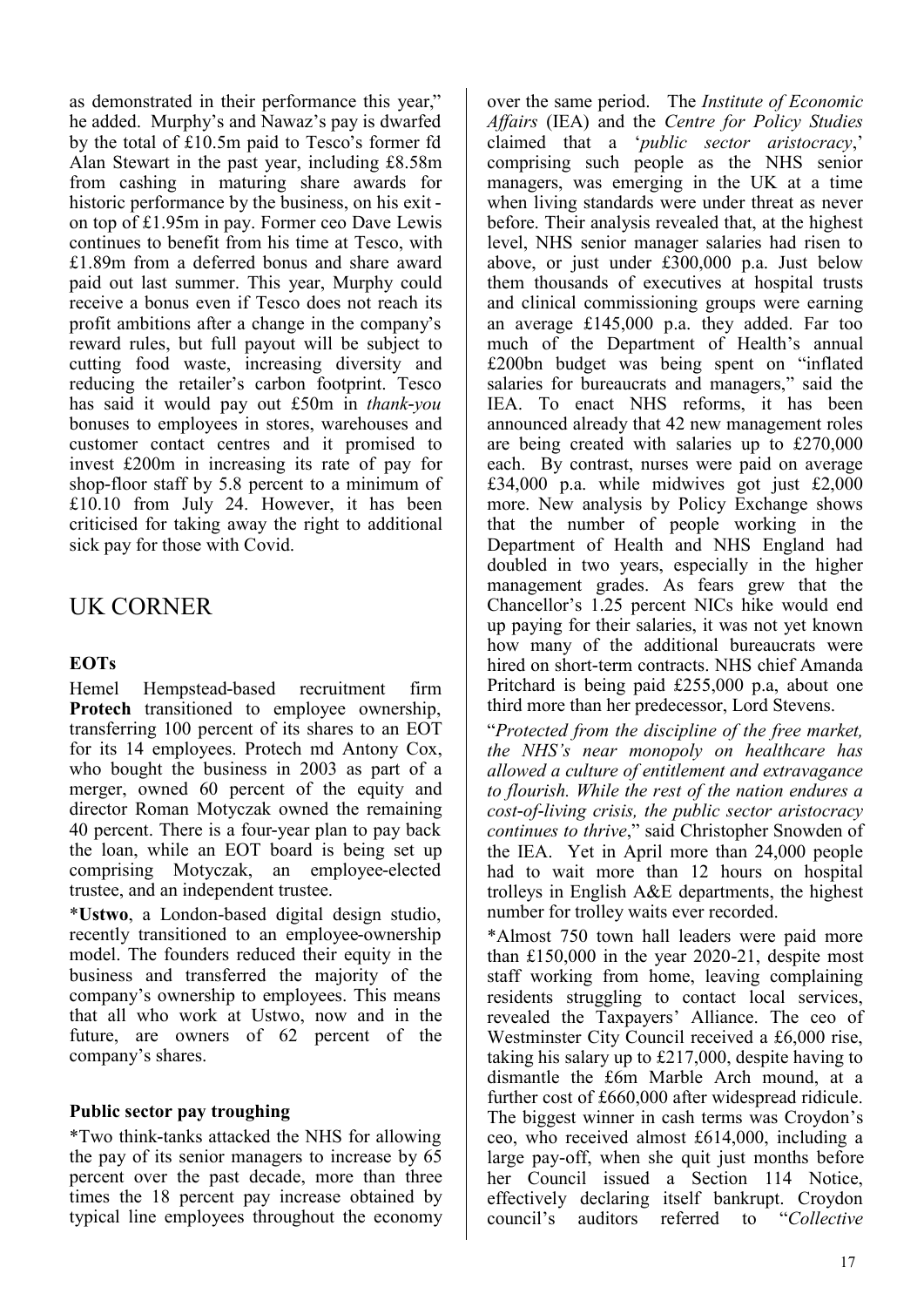*corporate blindness to both the seriousness of the financial position and the urgency with which actions needed to be taken."*

\*More than 40 percent of Russell Group university vice-chancellors (vc) had a pay rise during the pandemic, it has emerged, despite repeated government warnings that reward packages for top tier university administrators was getting out of hand. UCL (London) paid out the highest amount – £589,000 in vc pay – but shared between the out-going vc and the replacement – while the best paid individual vc was Alice Gast, president of Imperial College, who received total reward of £518,000, which was 11 times higher than typical lecturers there. In all, the 24 Russell Group vcs received £9.1m total reward in the year ended July 2021, of whom ten got a pay rise in the pandemic period, when most of their students had to rely on lectures and supervisions via *Zoom.*

\*The Taxpayers' Alliance said in a report that only 2,921 people employed by local authorities in 2020-21 received more than £100,000 in total remuneration and 739 received over £150,000, 46 more than the previous year. The Institute for Government said that only 1,560 of the 456,410 civil servants earned more than £100,000 in 2020. Across the whole civil service, 55 percent of staff were paid below £30,000.

### **P&O sackings: new statutory code**

In response to the P&O scandal, in late March the government [announced plans for a new statutory](https://www.gov.uk/government/news/new-statutory-code-to-prevent-unscrupulous-employers-using-fire-and-rehire-tactics)  [code](https://www.gov.uk/government/news/new-statutory-code-to-prevent-unscrupulous-employers-using-fire-and-rehire-tactics) to better protect employees from fire and rehire type practices. Almost 800 of its staff were dismissed without prior consultation and replaced with cheaper agency workers. Although in the case of P&O Ferries, the employees and workers in question were dismissed and ultimately not reengaged, with the company instead choosing to engage agency workers rather than the original employees on less favourable terms, the term "fire and rehire" was used extensively in the media to characterise the events. As P&O's actions constituted dismissal without consultation, the government echoed the ACAS Guidance and emphasised that fire and rehire should be an option of last resort and that employers *"should first have made all reasonable attempts to reach agreement through full consultation."* The proposed code of practice looks set to address the consultation element of fire and rehire, rather than the practice itself, said **Bird & Bird** lawyer Charles Hill. The government confirmed that the new code would

lay out practical steps that each employer must follow in fire and rehire and courts and tribunals can apply an uplift of up to 25 percent of an employee's compensation if an employer unreasonably fails to comply with the code where it applies. This is a similar mechanism to the ACAS Code on Disciplinary and Grievance Procedures which, if not followed by employers where relevant, can result in a 25 percent uplift of any award at tribunal.

Employers are required under s.188 of the Trade Union and Labour Relations (Consolidation) Act 1992 to consult with employee representatives when employers are proposing to dismiss 20 or more employees within a period of 90 days or less and cannot dismiss any employee before a specific period has elapsed after the start of consultation. The length of the period varies, with 30 days for dismissals of between 20 and 99 employees, and 45 days required for 100 or more dismissals. This places a significant additional time and cost burden on employers seeking to implement changes concerning larger numbers of employees. In addition, when the collective consultation duty is triggered, employers are required to notify the Department for Business, Energy & Industrial Strategy (BEIS) of the proposed dismissals on form HR1. Failure to comply with collective consultation obligations can result in a *protective award* of up to 90 days' pay per affected employee, and a failure to notify BEIS of the proposed dismissals can be a *criminal* offence which can lead to a potentially unlimited fine and even liability for individual directors involved in the failure to notify BEIS.

### **Business owners tax relief attacked by IFS**

The top 0.1 percent of UK earners have annual incomes in excess of £500,000, said a study by a leading think-tank which claimed the effect of reduced tax rates available to business owners was "unfair." More than 50,000 people in the top income bracket account for six percent of all earnings – 60 times greater than their population share, said the **Institute for Fiscal Studies** in a report covering the decade to 2019. It showed that more than half of the top one percent of richest adults lived in London and the south-east, while almost 60 percent were aged between 45-64 and as few as a fifth were women, reported *The Guardian.* The report, *Top Income Inequality and Tax Policy*, showed that earnings from selfemployment and business ownership were far more important for those at the top end compared to low and middle earners. It argued that reforms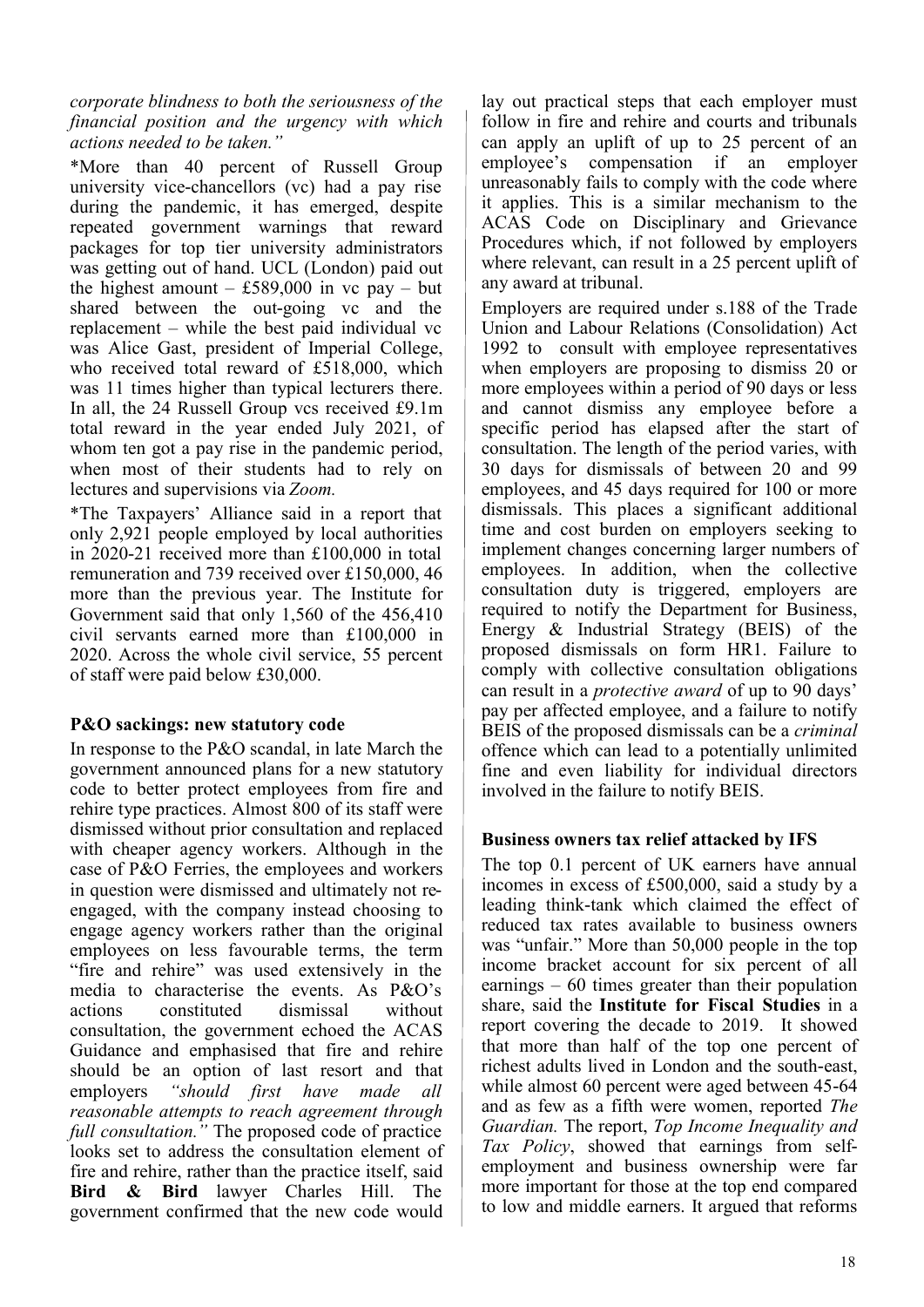could be launched to tackle unfairness in the tax system because income from *company ownership* is taxed at a lower rate than earnings from *work as an employee.* Alex Beer, from the Nuffield Foundation, which funded the research, said: "*The current design of the tax system, including the way in which different forms of income are taxed at different rates, is unfair and inefficient, penalising employees and distorting investment decisions, to the detriment of social wellbeing."* The IFS report claimed that business income – from either selfemployment or owning and running a company – accounted for 21 percent of total incomes for the top one percent of adults and 29 percent for the top 0.1 percent, compared to just nine percent for the rest of the population at large. It said business owner-managers could choose to take income out of their company through the form of a salary, dividends, or capital gains – allowing them to benefit from lower rates of tax. It highlighted the preferential ten percent rate of CGT, i.e. *business asset disposal relief,* when exiting. Meanwhile company owner-managers were able to access tax rates of just 27 percent on income taken in the form of capital gains. In comparison, the average tax rate on *wage earners* in the top one percent was 42 percent. The government set the basic rate of income tax at 20 percent on earnings above the taxfree personal allowance of £12,571, up to £50,270, with a rate of 40 percent on income above £50,271, and 45 percent above £150,000. Despite the lower tax rates open to business owners, the IFS said taxes on the highest-paid wage earners had gone up in recent years. As a result, the share of overall after-tax income in the UK received by the highest paid employees had fallen from 14 percent in 2009- 10 to 11 percent in 2018-19.

### WORLD NEWSPAD

**\*China:** Shareholders in **Alibaba**, the world's second largest ecommerce business, were spooked after unconfirmed rumours falsely suggested that its founder, Jack Ma, had been arrested. The company's Hong Kong-listed shares fell by almost ten percent following a report in Chinese state media that a person named "Ma" had been detained by authorities in Hangzhou, the eastern city, on suspicion of using the internet to endanger national security. Ma is not an unusual name in China, however, and a later announcement by state media confirmed that the person who had been arrested was not the founder of Alibaba. State-run *The Global Times* said that the arrested person worked for an IT company and had started an online group to "subvert the state".

\***Denmark** appeared to be heading in the same direction as Norway (*[see last month's newspad\)](http://www.esopcentre.com/download/27046#page=19)*, by reducing the tax advantages of participating in allemployee share schemes. A new Danish employee share scheme came into force in January last year, in which qualifying SMEs can award employees shares or options worth up to 50 percent of the employee's annual salary to be taxed favourably, as share income, instead of personal income. However, some all-employee equity schemes outside what is called the 7P tax scheme may be taxed on grant, rather than vesting, which is generally disadvantageous for participating employees. In **Norway**, the tax exemption on the purchase of shares at a discount was abolished this year. The benefit from the purchase of shares at a discount is fully taxable. The Norwegian tax administration has been implementing a new model for taxation of employee options in companies which are eligible for the scheme. Under this new tax umbrella, the allocation or the redemption of share options will not trigger a liability to pay tax. Tax liability or deduction entitlement occurs when the options are realised. The scheme replaces the separate tax scheme regarding options for small start-up companies that was introduced in January 2018. A transitional scheme was introduced so that options issued from 2018 were transferred to the new scheme. Special conditions link the employer (the company), the option, the employee and reporting. Options in employment relationships covered by the new model should **not** be taxed as salary income and should not be reported. Norway's new employee share options scheme has the following features: \*The gain derived from employee share options is no longer taxed as employment income, but rather as share capital gain from the sale of the shares. Employers are no longer liable to pay social-security contributions on gains derived from their granted employee share options. \*Larger and older companies are included in new the scheme: \*Eligible companies can have up to 50 employees (up from 25). \*Eligible companies can have an annual turnover and balance sheet of up to NOK 80m (up from NOK 25m). ESA approved the scheme, concluding that it was in line with EEA state aid rules.

\***German** *Steward-owned* companies are for profit, but the money they generate isn't extracted by investors, reported the FT backed website *Sifted*. Instead, it's reinvested into the company to promote its mission or simply given away to charitable causes. While steward ownership hasn't been widely adopted among tech companies, a few European start-ups have made the transition in the last few years. These include *Einhorn*, a sustainable